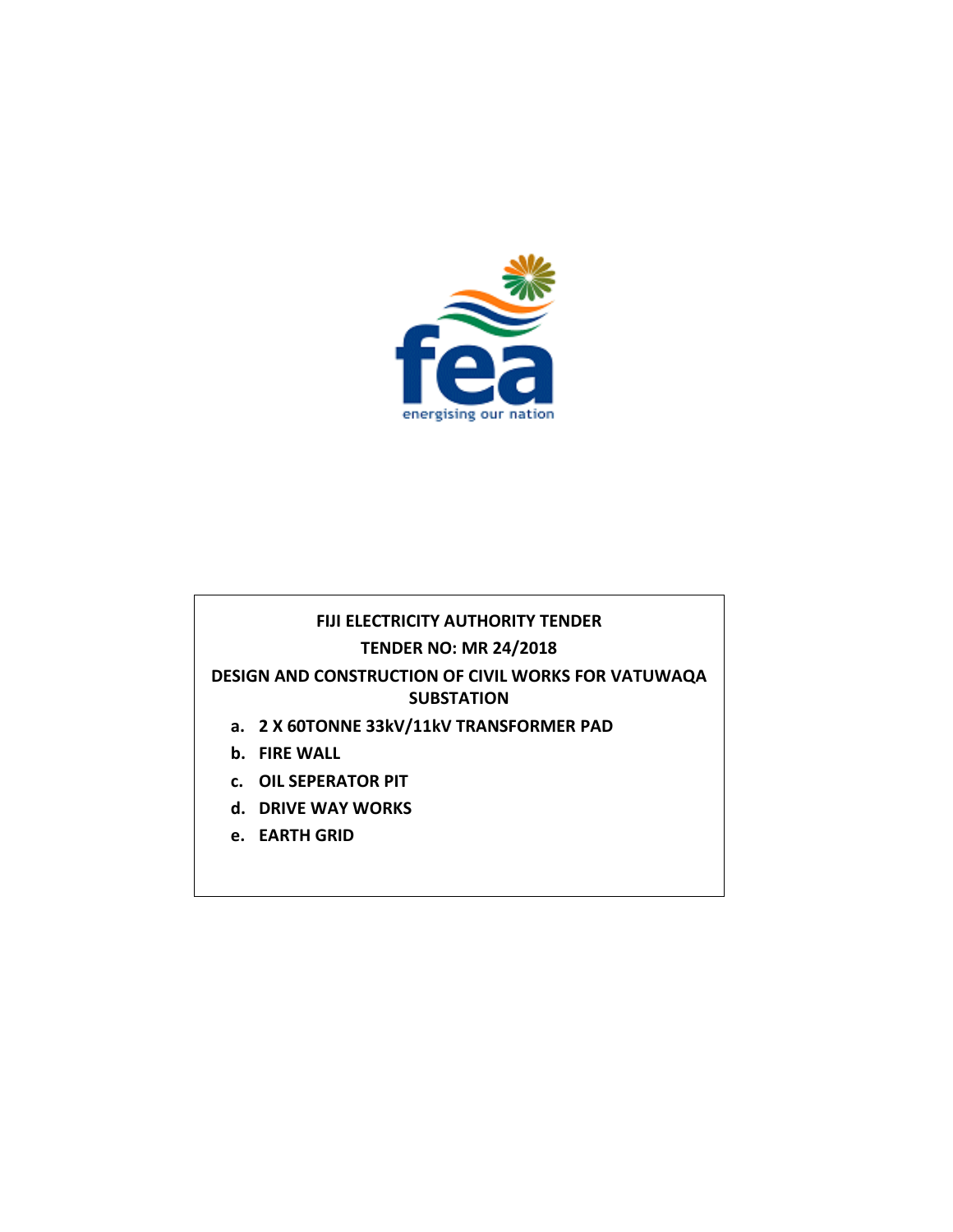### **TENDER NO: MR 24/2018 DESIGN AND CONSTRUCTION OF CIVIL WORKS FOR VATUWAQA SUBSTATION 2 X 60TONNE 33kV/11kV TRANSFORMER PAD, FIRE WALL, OIL SEPERATOR PIT and DRIVE WAY WORKS.**

The Fiji Electricity Authority invites reputable contractors to tender for the Design and Construct Civil Upgrade works to be carried out for the installation of 2 new power transformers at Vatuwaqa 33kV/11kV zone substation. The tender shall be on the basis of a lump sum contract based on firm prices.

FEA is seeking those contractors who shall be able to ensure all civil and earth grid works shall be complete by the **30th September, 2018**. Construction and installation of the bund walls, Firewall, Oil Separator Pit, Drive way Works, Fence and gate and other miscellaneous work as specified by the employer's representative shall take place following installation and commissioning of the two new transformers. Bidder to ensure all mandatory documents are submitted as part of the bids.

It is Mandatory for bidders to submit two (2) hard copies of bids in Sealed envelopes to the following location:

The Secretary – Tender Committee, Fiji Electricity Authority Head Office, 2 Marlow Street, Suva

The Tenders Should be Marked with the Following Details:

#### "**TENDER NO: MR 24/2018 – "DESIGN AND CONSTRUCTION OF CIVIL WORKS FOR VATUWAQA SUBSTATION**

COMPANY NAME AND ADDRESS

Further Information about this tender can be obtained from:

Tuvitu Delairewa General Manager Commercial 2 Marlow Street, Suva, Fiji. Email[: TDelairewa@fea.com.fj](mailto:TDelairewa@fea.com.fj) Phone: 679 3224 185

A Mandatory Site visit will be held at Vatuwaqa Substation on Tuesday, 23<sup>rd</sup> January, 2018 commencing at 10.00am

The deadline for submission of Tenders shall be 1600hrs on Wednesday 14th February, 2018**, Fiji Standard Time**.

Tenders received after the closing date and time as stipulated above will not be considered.

It is the responsibility of the bidder to pay the courier charges and all other costs associated with the delivery of the hard copy of the tender bid.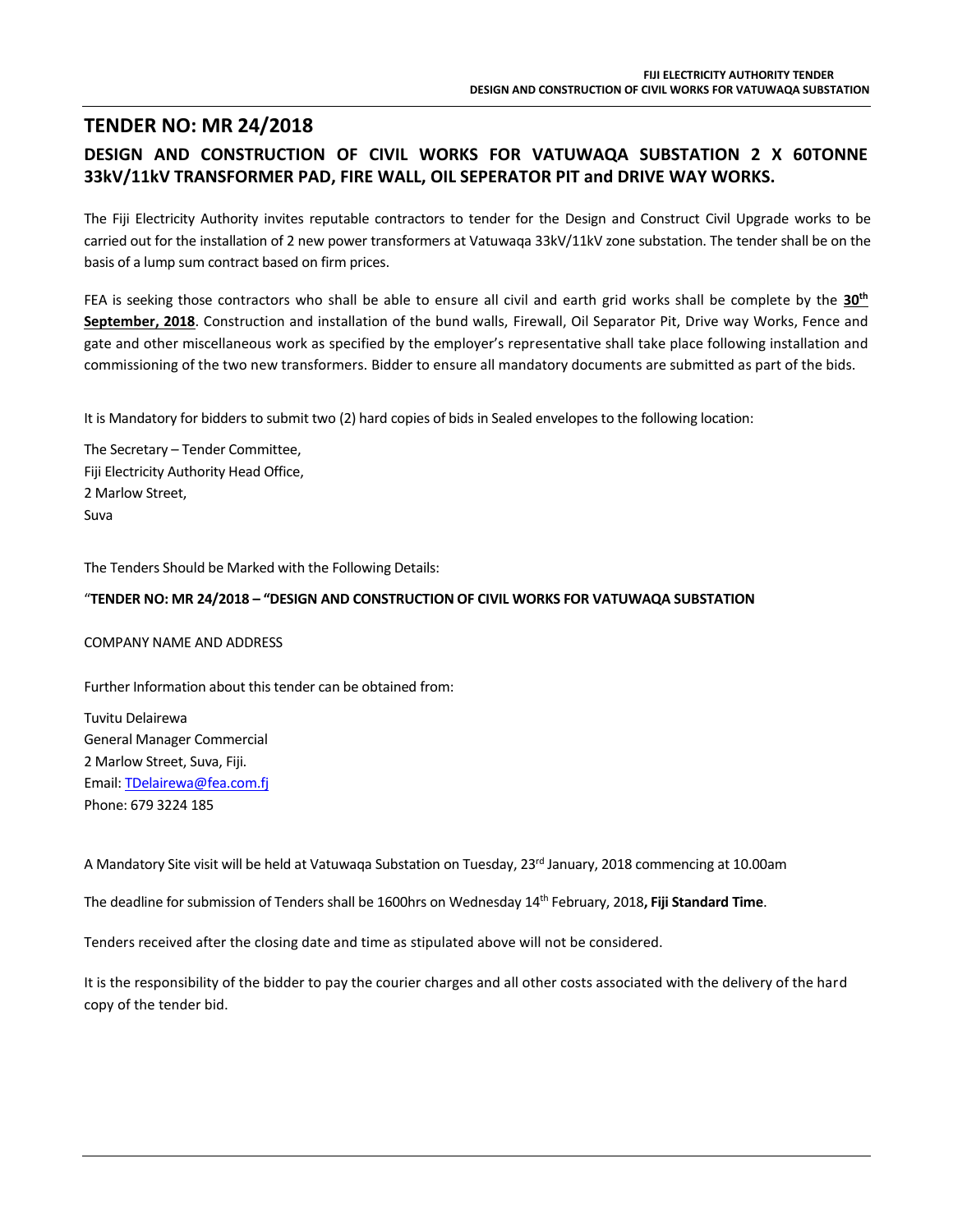# **SECTION 1**

#### **1. SCOPE OF WORKS**

This section covers the civil scope of work required to be carried for preparation of the transformer bay prior to and following the installation of two new 18MVA 33/11kV Transformers at the Fiji Electricity Authority's Vatuwaqa Substation. The proposed area for the pad works is:

Currently lies as a crush metal covered ground between the drive at and exiting transformer as shown in red in the attached concept drawings.

The civil work scopes of this tender shall be to construct 2 x 60tonne transformer pad on the in this allocated space. Design details of the two (2) new transformers are as listed in the table below:

| One (1) TRANSFORMER ELECTRICAL SPECIFICATIONS |  |  |  |
|-----------------------------------------------|--|--|--|
| RATING<br>18 MVA                              |  |  |  |
| <b>TOTAL TRANSFORMER MASS</b><br>40,000 kg    |  |  |  |
| 9,900 liter each<br>OIL VOLUME                |  |  |  |

#### 1.2 **GENERAL DESCRIPTION**

#### 1.2.1 **VATUWAQA SUBSTATION TRANSFORMER PAD WORKS**

The transformer pad works shall consist of the following main items:

- a) Construction of 2 X transformer pads suited for 60 Tonne of Load each
- b) Construction of transformer bund bases and wall 800mm high x 200mm thick wall
- c) Construction of fire walls 6,000mm high and 200mm thick as per drawings
- d) Installation of oil/water drainage system and oil separator pits as per NFA, USA standards
- e) Installation of high voltage cable conduits for 11kV and 33kV cables, each circuit shall be 150mm X 12 conduits from Pad to the cable trench, contractor to provide cable ladders across the entire cable trench route.
- f) Transformer and yard lights
	- 1. 8 transformer Philips 100W LED each
	- 2. 6 street lights 100W Philips complete with all LV wiring from the FEA switchboard
	- 3. Complete with all foundations
- g) Lightening Mast X 4 –complete with foundations
- h) Transformer yard grounding system 200mm<sup>2</sup> flat copper bars
- i) 6 meter wide concrete Road works 200mm thick (drive way) as per drawings from tar sealed road to 3 meter inside fence boundary as per drawings.
- j) Removal of existing swing gate and constructing roller gate with 5mm Gothic mesh and 2.4m high
- k) Close up existing drive way with extension of exiting fence.
- l) Mesh Earth GRID 185mm sq copper cable laid every 1.5m below the transformer pad and connected via CAD weld tot eh main grid. The rebar also to be connected to the from the Pad to the mesh grid below the transformer – 4 locations
- m) Crush metal 40mm x 200mm thick and weed control geo fabric mats that have been contaminated or removed during construction works.
- n) Water drain management and piping to the main Suva City council drain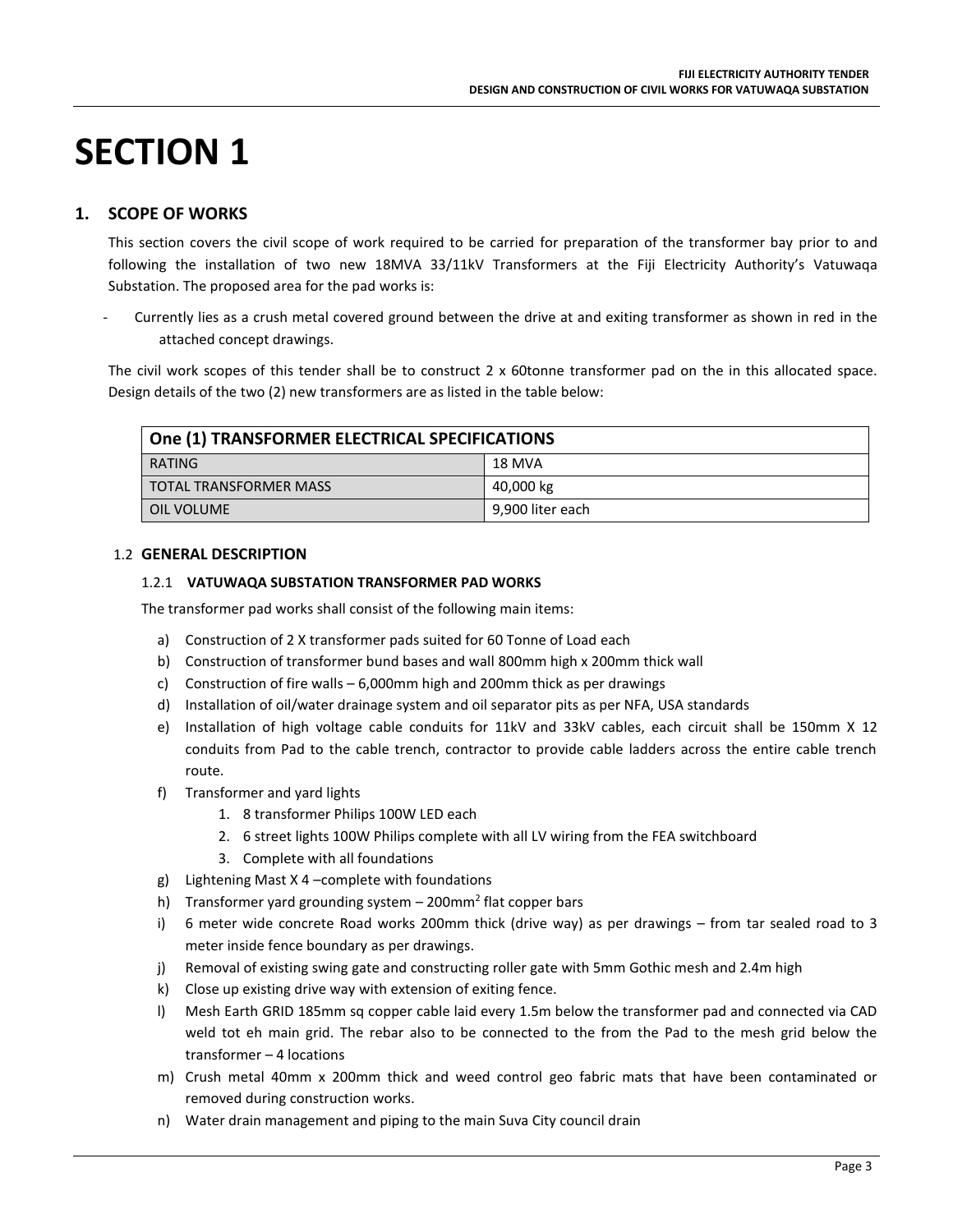- o) Removal of existing transformer and delivery to Kinoya
- p) Removal of existing transformer fittings and deliver to Kinoya

#### 1.2.2 **ELECTRICITY, WATER, GAS AND OTHER SERVICES**

The Contractor shall at his expense, provide all electricity, water, gas and other services necessary to execute and complete the Works on site. Prevailing tariff and service connection procedure shall be applicable.

#### 1.2.3 **STANDARDS**

All civil works shall be carried out in conformity with Fiji Building Code or the British Standard Institution. All electrical works shall be carried out in conformity to the IEC Standards in general. British or Australian standards may be applied where necessary. Any national or international standard may be used if such standards are not less exacting than corresponding standards IEC, BSI or Fiji Building Code. In all instances, a copy of the relevant standard adopted shall be forwarded to the Engineer.

#### 1.3 **GENERAL WORK SCOPE**

#### 1.3.1 **PRELIMINARY WORKS:**

- a) Site Survey
- b) Geotechnical Study

#### 1.3.2 **SITE CLEARING AND BARICADING :**

a) Removal Existing crush metal and barricade work area with danger tape.

#### 1.3.3 **EXCAVATION:**

a) Cutting and filling earth

- Formation levels shall be as approved by the Employer's Representative.

b) Surface chipping - Area covered by earth mat.

#### 1.3.4 **CABLE CONDUITS LAYING:**

a) As per drawings

#### 1.3.5 **FOUNDATIONS:**

Concrete Bund base and wall together with fire walls for transformers complete with excavation, backfilling, form works, concrete works and reinforcement bars.

- 2 Nos. 33kV /11 kV Power Transformers (MVA)
- 1 No. Oil/Water containment and drainage system. Outlet to be as per Environmental Management Plan.

#### 1.3.6 **LIGHTNING PROTECTION SYSTEM:**

- As per section 2 Technical Specification.

#### 1.3.7 **WATER DRAINAGE SYSTEM:**

a) Surface water drainage system

- Internal surface water drainage system shall be directed as per the Environmental Management Plan.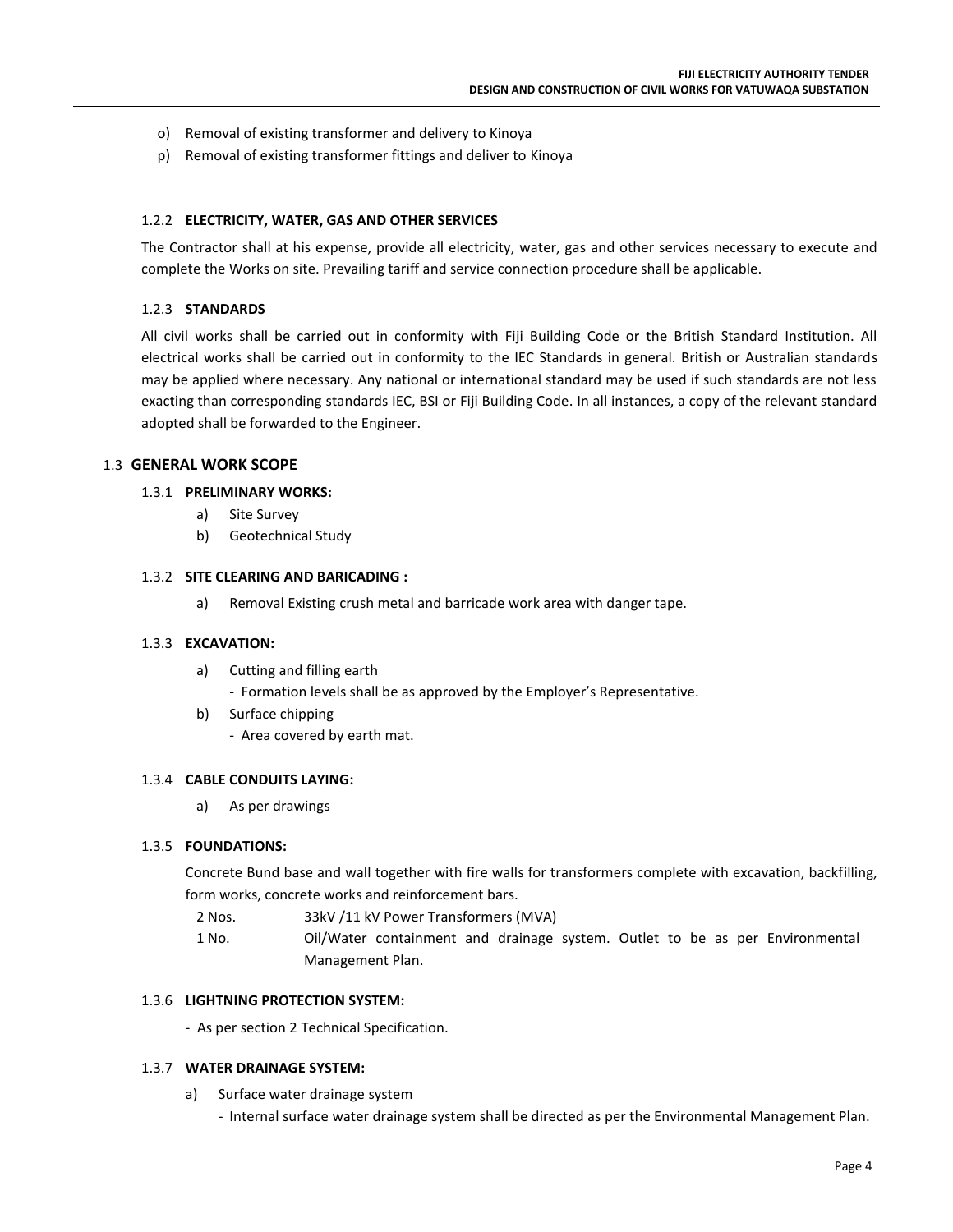#### 1.3.8 **CONSTRUCTION & MAINTENANCE OF ROADS:**

- a) Approach Road
- b) Structures for approach road
- c) Access road and structures

#### 1.3.9 **FENCE & GATE**

a) Chain link fence and relocation of existing gate

#### 1.3.10 **EXTERNAL LIGHTING**

Shall include all transformer yard extension lighting (Philips LED 100W, IP65 rated) with two HPM Daylight Switch. 8 lights to be mounted inside fire wall and 6 street lights on outside. All mounting to be rust free.

#### 1.3.11 **MISCELLANEOUS WORKS**

**-** Any work other than that listed above

#### **2. TECHNICAL SPECIFICATIONS**

- 2.2 **GEOTECHNICAL STUDY -** A detailed geotechnical study is to be conducted on the identified site to determine feasibility for the construction of two transformer pads, their respective bund walls, fire walls, casting of HV cable trenches, laying of earth mat and laying of multicore HV/LV cable conduits as shown on layout drawing.
	- 2.2.1 The study shall be undertaken by a qualified geotechnical engineer. The said engineer will be tasked with the responsibility of undertaking the geotechnical investigations and providing the necessary geotechnical design parameters that will be used for foundation design and construction.
	- 2.2.2 Samples shall be taken from a minimum of four (4) borings to determine soil bearing capacities. These shall be tested to determine the physical and chemical characteristics of various strata and of the ground water. A safe bearing capacity shall be determined for the purpose of foundation design.
	- 2.2.3 A report of the investigation and study carried out shall be submitted. This will serve to clearly inform of the current suitability of the on-site materials for construction of the new transformer yard accounting for a total designed load of 60 Tons per transformer. The study will clearly advise on the sites ability to hold up without fail the combined installation load on the green patch and issue recommendations on type of foundation design.
	- 2.2.4 The report must also serve to clearly inform the employer of any remedial works that will need to be undertaken so as to ensure the suitability of the site to hold up the transformer yard extension for the new transformers without fail for its projected 60 years' of service life. Detailed excavation work specifications and drawings for all remedial works shall be submitted together with the report.
	- 2.2.5 The employer's written approval is to be given prior to commencing of any remedial earth works.
	- 2.2.6 The safe bearing capacity of the sub-strata may be modified at the final design stage when the full site survey and investigation have been completed and the final layout, structural details etc. agreed. No variation in contract price will be made due to any variation in the bearing capacity leading to modification of foundation design at the final design stage. Special attention shall be paid to the ground water table and chemical composition of the ground water and soil in the substation area.
	- 2.2.7 The following shall be considered as a minimum requirement, assuming uniform conditions over the Site. This shall be extended if significant inconsistencies arise.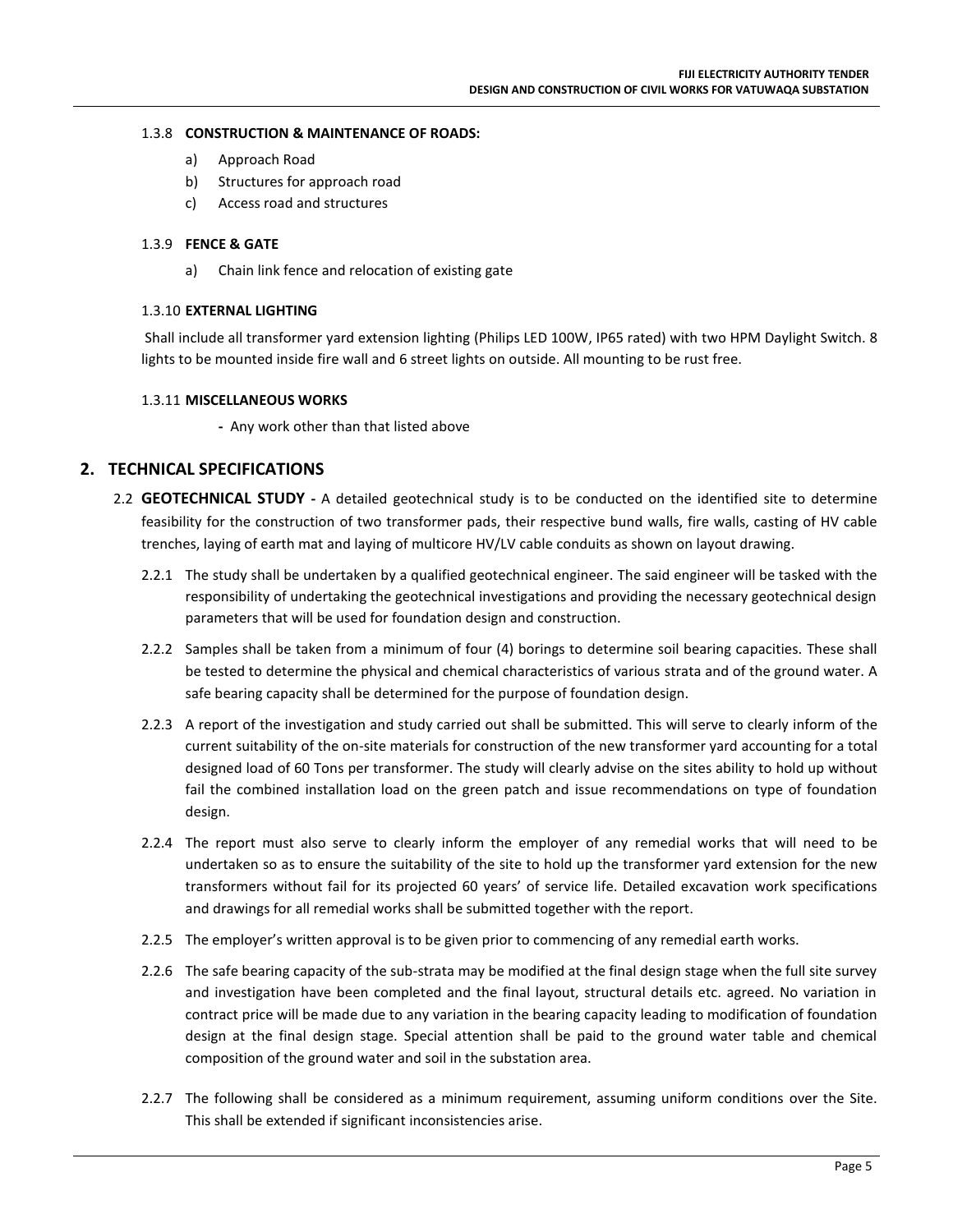- a) Depth of boreholes shall be continued up to bedrock if it does not meet the hard stratum of N- value more than 50.
- b) Borehole records shall describe and indicate level of all soils encountered and indicate the natural water table level. Rock core records shall specify total core recovery, solid core recovery and quality of the rock cored.
- c) Where applicable, samples of soil shall be obtained from all soil strata or at 2 meters intervals in a single stratum and tested to determine physical and chemical properties, particularly with respect to substances, which would react with concrete or other materials to be used for the foundation works.
- d) Where applicable, in situ soil tests shall be completed for all soil strata or at 2 meter intervals in a single stratum. Standard Penetration test in non-cohesive soils, field vane tests in sensitive cohesive soils.
- e) Ground water samples shall be obtained from each bore-hole and tested in accordance with approved practice.
- f) Electrical resistivity of the soil shall be verified on four samples, in accordance with approved practice (IEEE 80-2004 : IEEE Guide for Safety in AC Substation Grounding).
- 2.3 **REMOVING OF EXISTING MASONRY/CONCRETE -** Unwanted foundations shall be demolished or up-rooted. The Contractor shall clear all areas required for the work. All unwanted materials, debris, etc. shall be removed from the employer's premises.
- 2.4 **EXCAVATION OF CABLE TRENCH -** The exact location of each trench shall be agreed at the site with the Employer's Representative before the installation work begins. Permits for excavation shall be obtained from the Employer's Representative.
	- 2.4.1 Trenches shall be kept as straight and shall be excavated to approved formations and dimensions. Trenches shall have vertical sides and shall be close timbered and strutted where necessary to prevent subsidence.
	- 2.4.2 The depth of excavated trenches for the installation of HV cables and MV cables shall be according to the Employer's Standards of 1500mm and 1500mmm wide. The Employer's Representative shall make these standards available to the Contractor upon his request.
	- 2.4.3 The Contractor shall use no power excavation tools for excavation within outdoor transformer yard. The contractor shall take all precautions to avoid damaging any other power cables along the cable route.
	- 2.4.4 All excavation, cable laying and back filling shall be carried out only under the direct supervision of a responsible officer and only in the presence of a representative of the Employer's
- 2.5 **DE-WATERING -** All excavation works are to be kept dry and clean to ensure work is not affected or interfered with by water entering the excavations. The Bidder is to allow in his Tender for the costs of pumping, de-watering or other methods of dealing with the water during and after excavation. No concrete, masonry, brickwork or other materials shall be placed or built until the surfaces are properly drained.
- 2.6 **CONTROL & POWER CABLE CONDUIT and CABLE LADDERS -** The Contractor is responsible for all civil works required for building in cable conduits and Trench with covers. Cable entries into buildings shall be through conduits.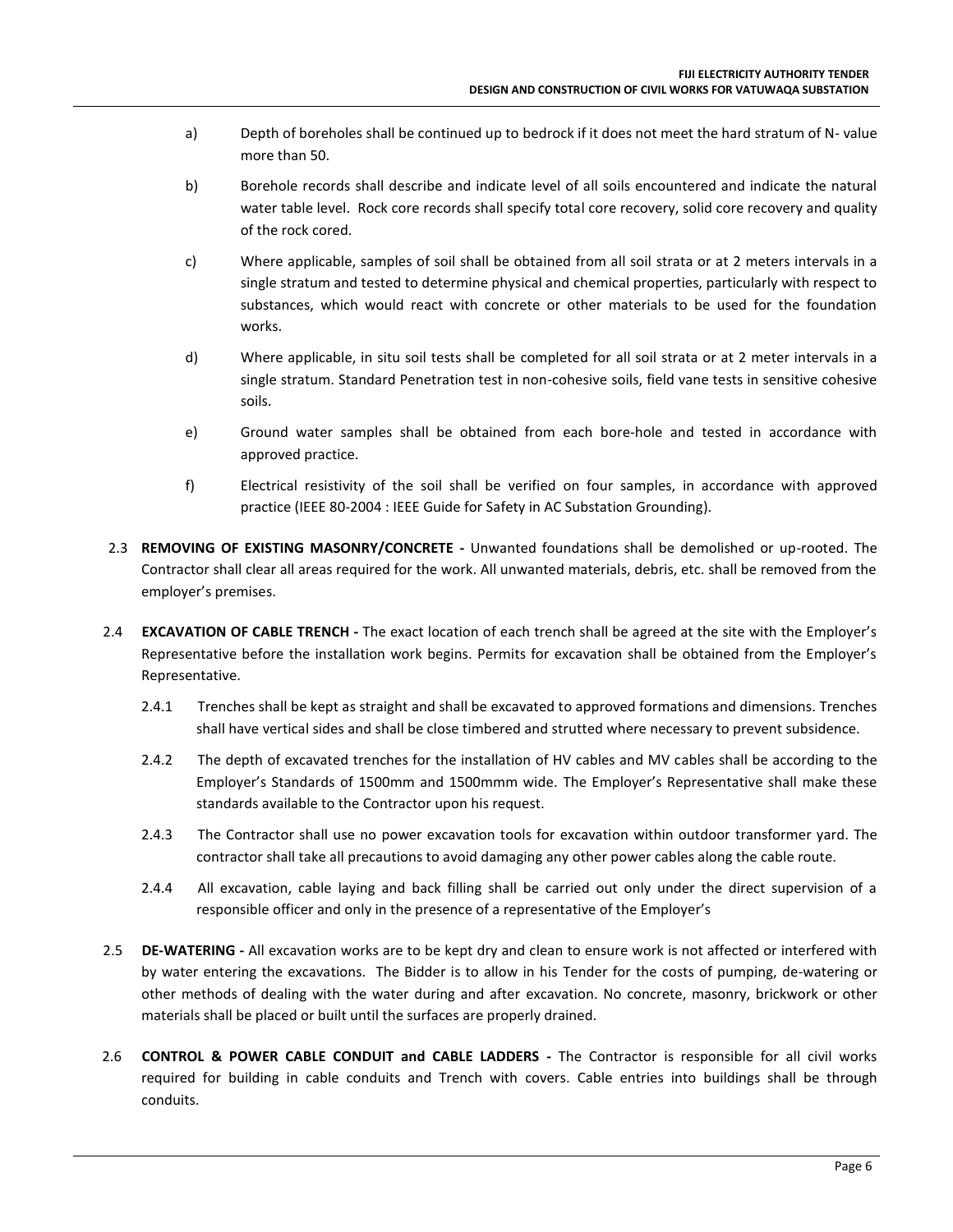- 2.6.1 Power cable which passes under roads, hard standing areas or where they would otherwise be at risk shall be laid in approved ducts. 12 sets for each circuit shall be installed and the whole surrounded in a minimum of 150 mm C10 concrete.
- 2.6.2 33kV, 11kV and control cable conduits shall be encased in concrete casings with minimum thickness of 150mm and at depths of 1200mm and 600mm respectively on entry to the substation.
- 2.6.3 2 x earthing conduits for each transformer shall be encased in concrete casings with minimum thickness of 100mm.
- 2.6.4 Fibre conduits shall be encased in concrete casings with minimum thickness of 100mm.
- 2.6.5 AC conduits shall be encased in concrete casings with minimum thickness of 100mm separately.
- 2.6.6 DC conduits shall be encased in concrete casings with minimum thickness of 100mm separately.
- 2.6.7 Cable entries into buildings shall be sealed with approved using suitable materials ROXREC to prevent entry of any water, dust, vermin, etc. Cable entry to the control building shall be provided for future requirements.
- 2.6.8 All cable ducts shall be laid in straight lines and regular gradients between cable pits, as directed. All ducts shall be kept clear from earth, debris and other obstructions during and after being laid.
- 2.6.9 Conduit stubs protruding from transformer pads shall extend upwards by 50mm from the top of bund wall so as to inhibit ingress of oil/water should oil/water held in the bund fill up to maximum holding capacity.
- 2.6.10 Cable ducts shall be of Polyvinyl Chloride (PVC) type material approved by the Employer's Representative and obtained from an approved manufacturer.
- 2.6.11 Each cable conduit shall be housed with galvanized draw wires of sufficient strength and size to pull cables that shall run within the conduits. The galvanized draw wires shall run the full length of the conduits.
- 2.7 **CONCRETE BEDS & CASINGS -** Concrete beds and casings shall be applied to all underground cable conduits under roads, buildings, floors and foundations. All casings shall be of lean concrete and of 150mm minimum thickness.
- 2.8 **OIL CONTAINMENT/DRAINAGE SYSTEM -** Each bund shall be equipped with an approved oil/water sump and an approved oil/water drainage system. These shall be designed to address three (3) main risks: 1) Catastrophic failure causing prolonged fire. 2) Catastrophic failure causing large amounts of oil spreading off site. 3) Minimise oil pollution during normal operation. This is as stipulated in the Ausgrid NS189 standard for Oil Containment for Major Substations.
- 2.8.1 The bund base of each transformer shall be designed to have a 3% slope directing all oil/water towards the designated oil/water sump.
- 2.8.2 The sumps shall have an approved non-slip surface applied onto the inside walls and base.
- 2.8.3 The Ausgrid NS189 standard details two (2) drainage systems that can be installed for transformer bunds. These are the Closed Drainage PPS System and the Gravity Drainage System with Oil Containment Tank. The selection of the oil containment system that is most feasible for the transformer bunds shall be made by the Contractor as according to Ausgrid NS189 standard. The design of which shall be submitted for employer's approval prior to any construction and installation works.
- 2.8.4 As detailed in Ausgrid NS189, the selection criteria for the oil containment system shall be based on a Life Cycle Cost (LCC) analysis together with an assessment of site constraints, site risks, environmental aspects and impacts upon project schedule.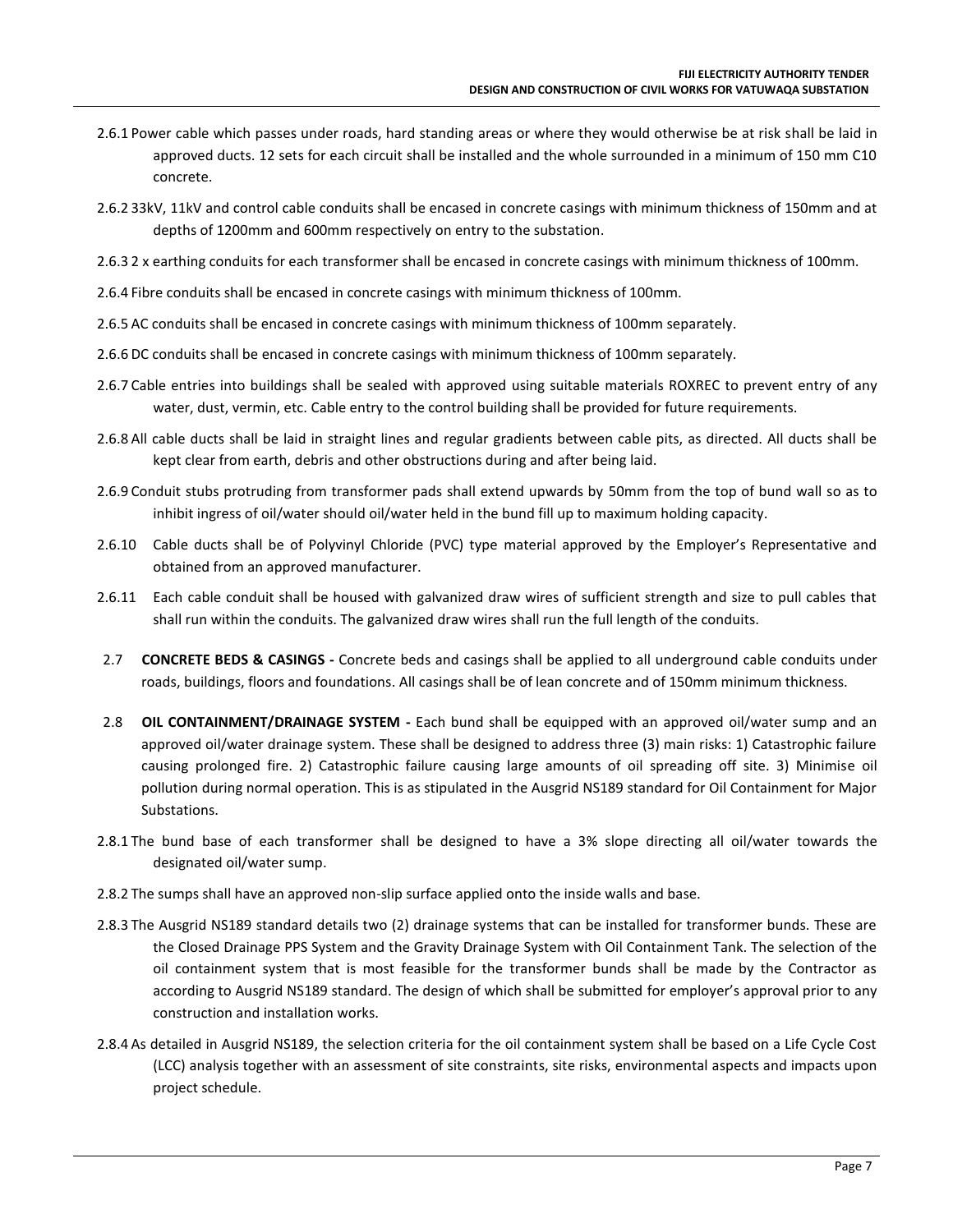- 2.8.5 The Contractor shall ensure that the breakout of any fire will be contained within the bund and not transferrable under any circumstance to the oil/water separators or oil tanks to be installed as per the design to be submitted for approval.
- 2.8.6 The oil containment system shall allow for effective discharging of storm water in the event of heavy rainfall or spraying down of the transformers in the event of a fire.
- 2.8.7 The oil containment shall be 130% of the total oil volume of the transformer oil (9,900L)
- 2.9 **TRANSFORMER PADS -** Two transformer pads shall be designed to accept a total transformer weight of 60 Tons per transformer. This is to account for future upgrades to higher rated and larger transformers.
- 2.9.1 The main transformer pads shall be constructed to dimensions 5100 x 3400 mm (LxW); the height of which shall be determined by the Contractor following completion of geotechnical studies. The transformer pad shall extend upwards from the bund base by a maximum 400mm. The Contractor shall ensure that the pad dimensions are sufficient to cover the transformer base footprint and all cable conduit stub-ups. Thickness of pad to be minimum 300mm.
- 2.9.2 The Contractor shall ensure that the transformer pad surface is levelled to a maximum deviation of  $\pm 2$ mm. The Contractor's engineer shall satisfy himself with the levelling of the two transformer pads.
- 2.10 **TRANSFORMER FOUNDATION -** The transformer foundations are to be designed to accept all normal applied dead and imposed loadings without causing any significant settlement. In addition, foundations shall be designed to accommodate any additional imposed loadings during installation and removal of the transformer. This shall be constructed with a minimum 300mm base thickness and an approved steel reinforcement layout.
- 2.11 **FILLING & REINSTATEMENT -** If it is required to fill the land, the Contractor shall get approval for the filling material and method of construction before the commencement of work.
- 2.11.1 Filling for trenches, excavations and levelling of the site shall be deposited in layers not exceeding 300 mm of un compacted thickness, each layer watered when necessary and well rammed or otherwise compacted to within 98% of the maximum dry density obtained by the use of a Proctor Standard Compaction Test.
- 2.11.2 Any fill material used within 500 mm of concrete structures cement bound materials shall have a soluble sulphate content not exceeding 2.5g per litre when tested in accordance with BS 1377, special precautions shall be taken to protect the concrete or cement bound materials to the approval of the Employer's Representative.
- 2.11.3 Where excavations whether in rock or other material, are made to a greater depth than detailed, the intervening space shall be brought up to the proper level in plain concrete at the Contractor's expense.
- 2.11.4 Any formation encountered in the excavations which is not sufficiently strong to carry the loads which will be imposed on it, shall be excavated to an adequate load bearing stratum and replaced with mass concrete.
- 2.11.5 Unless otherwise described, directed or permitted, imported filling shall consist of pervious naturally occurring material, free from mud, silt, clay, peat, vegetable or injurious matter and water soluble salts harmful to copper and other metals. Filling shall be imported only from approved areas.
- 2.12 **STABILITY OF FILL AND EMBANKMENT -** The Contractor shall be responsible for the stability of embankments, which formed either by cutting or filling, and precautions taken to protect the earthworks from deterioration under adverse weather conditions. Wherever applicable the recommendations contained in the following codes of practice shall be followed in calculations, detailing and performance of the earthworks and drainage. **Earthworks - British Standard Code of Practice BS 6031-1981**.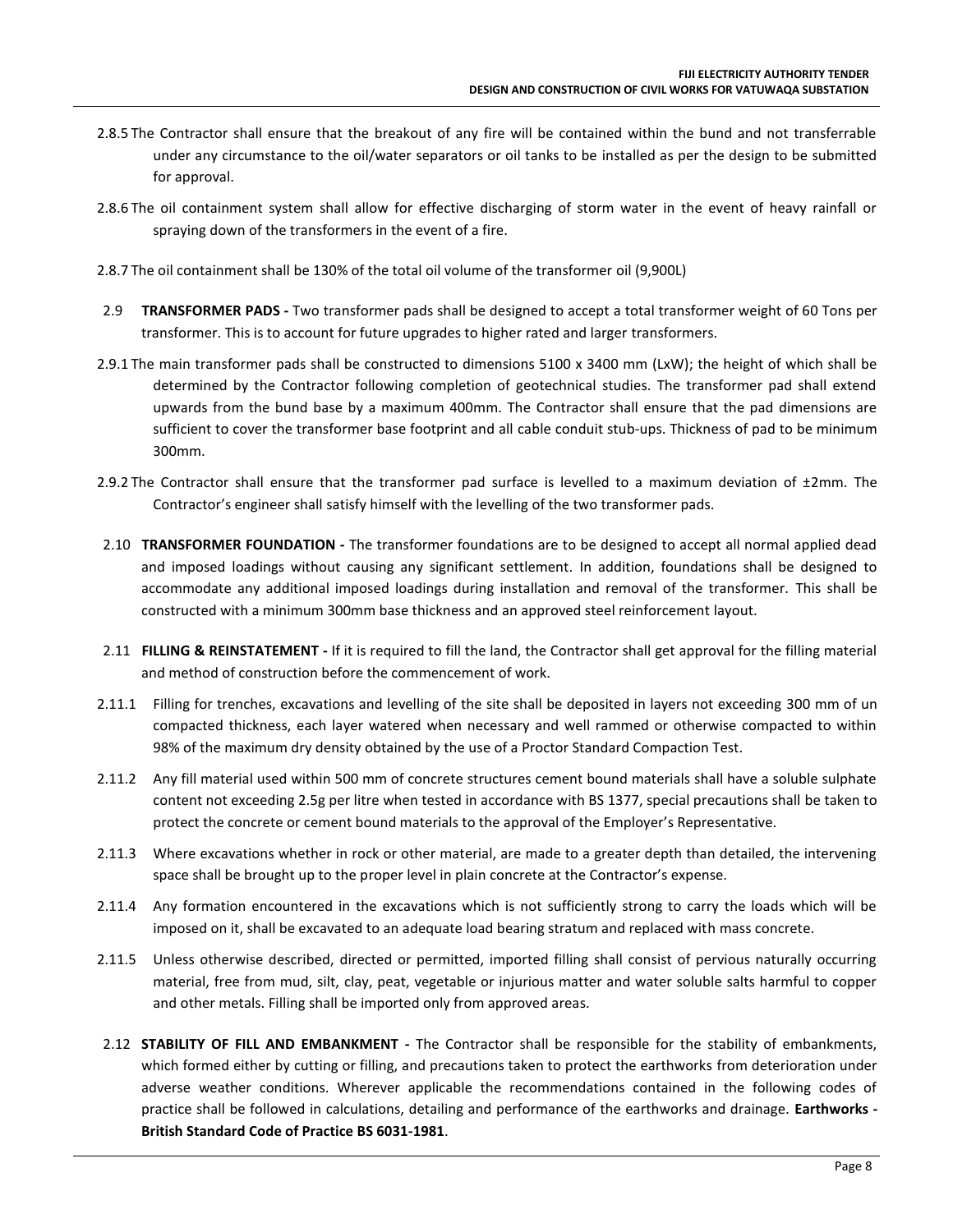- 2.12.1 All top surfaces of earthwork shall be finished off level and regular and the sides of cuttings and embankments shall be properly trimmed to the detailed slopes. The soil stability of such slopes etc. shall be ensured.
- 2.12.2 The Contractor shall construct where necessary open ditches, bunds, culverts, etc., to divert and protect the site in both the short and long-term from flash floods.
- 2.12.3 Should any slips occur in the excavations, banks or filling during the execution of the Works or during the period of maintenance from any cause whatsoever, the Contractor shall execute the necessary remedial work in such manner, and with such materials as approved by the employer's representative, at the Contractor's expense.
- 2.13 **READY MIXED CONCRETE – 30MPA** Ready-mixed concrete shall be provided as defined in BS 5328, which batched off the Site, may be used only with the agreement of the Employer's Representative and comply with all requirements of the Contract.

The concrete shall be carried in purpose made agitators operating continuously, or truck mixers. The concrete shall be compacted and in its final position within 2 hours of the introduction of cement to the aggregates, unless a longer time is agreed by the Employer's Representative. The time of such introduction shall be recorded on the delivery note together with the weight of the constituents of each mix.

- 2.13.1 When truck-mixed concrete is used, water shall be added under supervision, either at the Site or at the central batching plant, as agreed by the Employer's Representative but in no circumstances shall water be added in transit.
- 2.13.2 Unless otherwise agreed by the Employer's Representative, truck mixer units and their mixing and discharge performance shall comply with the requirements of BS 5328 part 3.
- 2.14 **BUND WALL -** Commencement of wall construction shall be done following the installation of the transformers. Each transformer bund base shall be surrounded by a low enclosing bund wall designed to a maximum 800mm height which shall account for 130% of the total oil storage capacity of each transformer. An approved non-slip surface shall be applied to the inside bund walls and bases by the Contractor. The Contractor shall ensure that all bunds are designed as according to AS 1940-2004. The bund walls shall be designed for all expected imposed loadings with provision for vertical extension of EI 240 (4 hours) rated fire resistance fire wall.

#### 2.15 **11kV and 33kV CABLE laying and LV AC/DC cables**

- 2.15.1 The contractor shall run 11kV and 33kV Cables from the switch room to the transformers. The cables shall be free issued from FEA
- 2.15.2 Contractor shall run AC and DC cables from the switch room to the Transformers pads at its cost. 35mm2 three core plus earth and provide a sub board
- 2.16 **STONE CHIPPING AND ACCESS ROAD -** Stone chipping used for substation surfacing are to be clean hard crushed stone graded to 40mm (minimum depth 300mm). The formation in areas where stone chipping are to be used shall be well compacted to the approval of the Employer's Representative, and treated with an approved total weed killer, used in accordance with the manufacturer's instructions.
- 2.16.1 The contractor is to carefully remove the existing crush metal and expose the area where trenching is to be done. All area where excavated material will be placed is to be made free from crush metal and weed mats removed. Crush metal outside area of work is not to be contaminated by any works carried out. All crush metal removed is to be neatly piled at a location designated by FEA representative. All crush metal with new weed mats are to be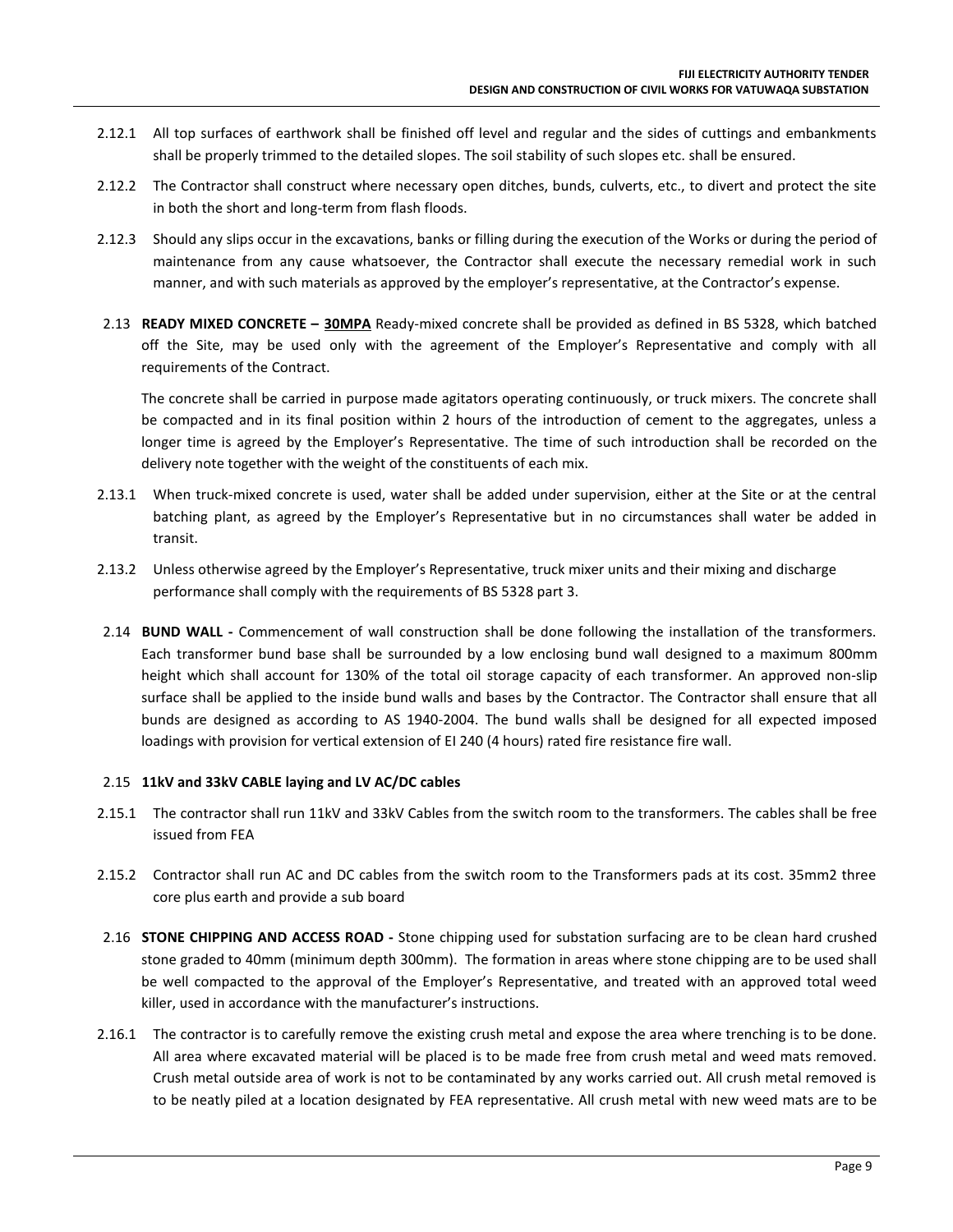reinstated after completion of works. The contractor must provide new crush metal for any shortfall and contaminated crush metal. All crush metal is to be washed before application.

- 2.16.2 6 meter wide concrete Road works– from tar sealed road to 3 meter inside fence is required for the driveway as per drawings. The drive way should be as such that it support a load of 50Tonne. The drive way is to be built over an existing V – drain outside the fence boundary. The contractor is to ensure that this drainage is maintained after construction of the drive way.
- 2.17 **CHAIN LINK FENCE AND GATE -** Chain link fences shall be constructed of galvanised steel wire, and shall be of such manufacture that when any one segment is cut, remaining segments within the pattern retain their rigidity. The bottom of the fence shall be fixed down with staples to a continuous concrete sill in accordance with BS 1722, Part 10.
- 2.17.1 Steel wire for mesh and line wire shall comply with grade A of BS 4102. The galvanized coating on steel wires of mesh and line wires shall be comply with requirements of BS 443.
- 2.17.2 All mesh shall be of galvanised steel wire of 3.15 mm diameter with a length of side not exceeding 50 mm. Line wires shall be of galvanised steel wire of the same gauge to adequately support the mesh rigidly. Line wire shall be provided at the top and bottom of the mesh and at two evenly spaced intermediate levels.
- 2.17.3 The line wires shall be strained tightly by eyebolt strainers or winders at each straining post and secured to intermediate posts of stirrup wires passed through holes in the posts. The top wire shall be doubled, Mesh and line wires shall comply with BS 4102.
- 2.17.4 Chain link mesh shall be strained between straining posts by means of stretcher bars and tied to line wires in accordance with Clause 3.5 of BS 1722, Part 10.
- 2.17.5 Galvanized post 50mm "C" grade 6.5mm thickens where required.
- 2.17.6 The existing gate shall be relocated to a new location and fitted as specified by the employer's representative.
- 2.18 **MISCELLANEOUS WORK -** Shall be carried out according to the relevant clause of this specification.

#### **3. EARTHING SYSTEMS**

#### 3.1 **GENERAL**

- 3.1.1 The earthing of all equipment and the provision of earthing systems, electrodes and connections shall be in accordance with the recommendations in the "Guide for safety in Substation Grounding" IEEE No. 80 and the requirements of this Chapter.
- 3.1.2 Steelworks and supporting structures shall be bonded and earthed to the substation earthing system. Earth connections shall be made approximately 250 mm above the top of the finished foundation level. Connections shall be made also to the earth terminals of each transformer.
- 3.1.3 Except where the earth connection is bonded to the steelwork, insulated clamps shall be provided for supporting the earthing connection to high level equipment and the earth screen. There shall be an extension of the earth bar system into the substation buildings for connecting to indoor switchgear, control, relay and ancillary equipment.
- 3.1.4 All necessary studs, connectors and earth bars shall be provided to permit the connection of each switchboard, motor or other electrical equipment supplies under the Contract to the transformer yard general earthing system.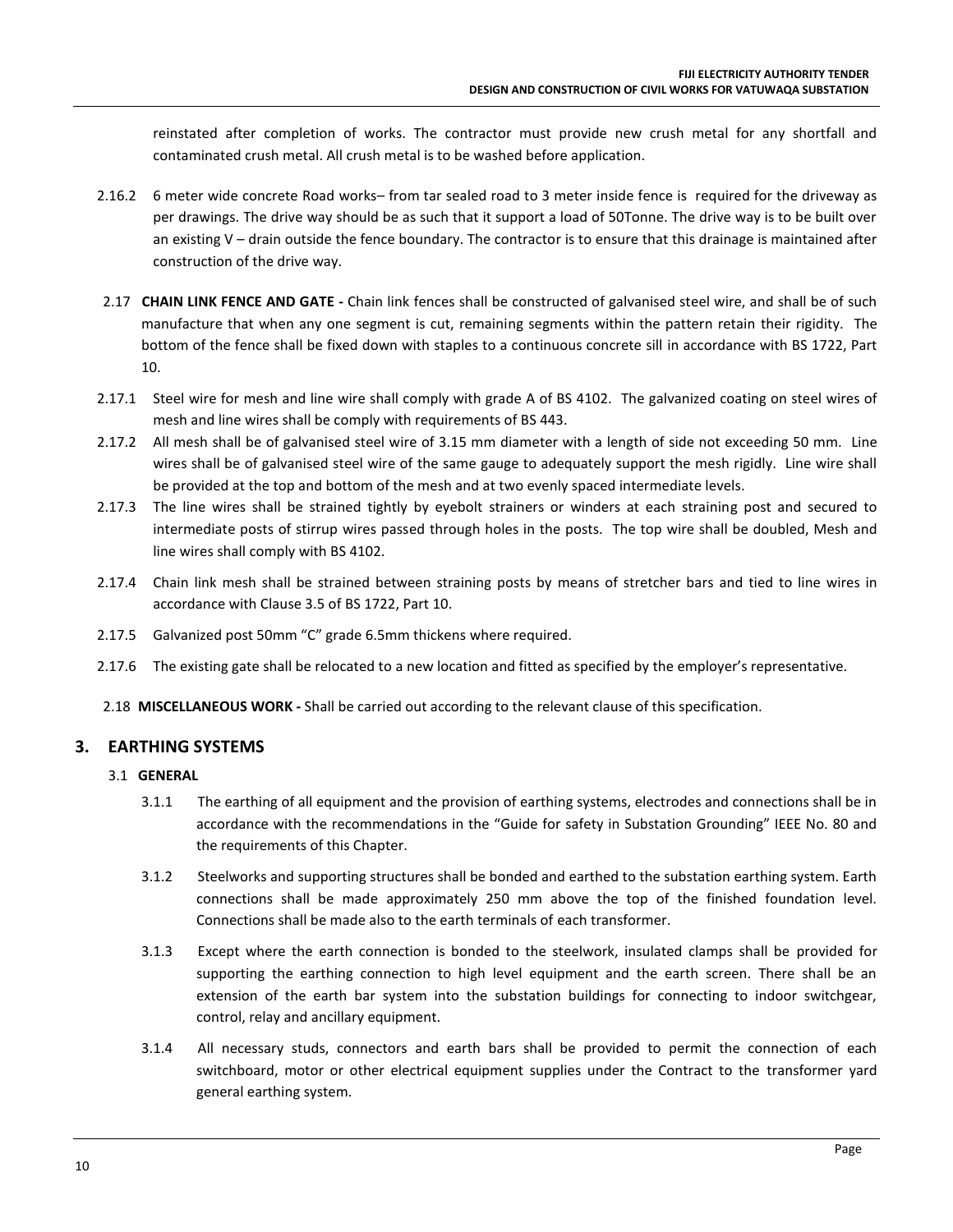- 3.1.5 The provision for earthing shall be such that no reliance is to be placed on the conductivity of metal to metal joints without the use of special connectors however lightning arresters must be directly connected to the earthing grid.
- 3.1.6 The earthing copper conductor shall be minimum 185mm<sup>2</sup> in cross sectional diameter. Total route length is 500m inclusive of the joints. Number of T-joints is 40 and number of lug joints 8.
- 3.1.7 Trench earthing copper 50mm X 5mm flat bar route length 50m and 25 insulator holders.

#### 3.2 **EXTENT OF WORK**

- 3.2.1 The Contract includes the Complete design of the substation earthing system including, connections of Plant supplied under this Contract to the main earthing system and all Site Tests as specified in this specification.
- 3.2.2 The main earth system shall be installed prior to the construction of the transformer and equipment foundations.
- 3.2.3 The Contractor will be required to prepare installation drawings and schedules of material to be provided. These drawings and schedules shall be submitted to the Employer's Representative for approval together with calculations of step, touch and mesh potentials.
- 3.2.4 The contractor shall connect the new earthing grid to the existing earthing grids. The Employer's Representative shall approve the position at which the connections are made and the number of connections.

#### 3.3 **DESIGN OF EARTHING SYSTEMS**

- 3.3.1 The grounding system shall be designed according to the guideline given in ANSI/IEEE Standard 80.
- 3.3.2 The site shall be provided with earth grid of buried conductors designed for an earth fault current specified 40kA for duration of 3 second, keeping the step and touch voltages within the limits as recommended in the guide ANSI/IEEE std. 80.
- 3.3.3 The design of earth grid over the area occupied by the new transformer yard and associated apparatus shall be based on a maximum grid spacing of 17m x 15m.
- 3.3.4 The Contractor shall carry out Site tests of the ground resistivity not later than one month after the award of the Contract and his final design of the earthing system shall be submitted and approved prior to foundation excavation works.
- 3.3.5 Earthing points shall be provided by the Contractor such that the combined resistance of the earth grid and earthing points does not exceed 1 ohm, however combined resistance shall be considered for acceptance provided that the conditions recommended above are satisfied. It is the Contractor's responsibility to provide design calculations.

#### 3.4 **CONSTRUCTION OF EARTH GRIDS**

- 3.4.1 The earth grids shall be of hard drawn high conductivity copper conductor 200mm<sup>2</sup>, and shall be installed at minimum depth of 600mm approved by the Employer's Representative below the ground level. After the construction of footings and foundations the area shall be backfilled. Cad weld shall be used where two earth conductors are to be joined.
- 3.4.2 Connections for the transformer neutrals shall be provided using 50X5mm copper bar.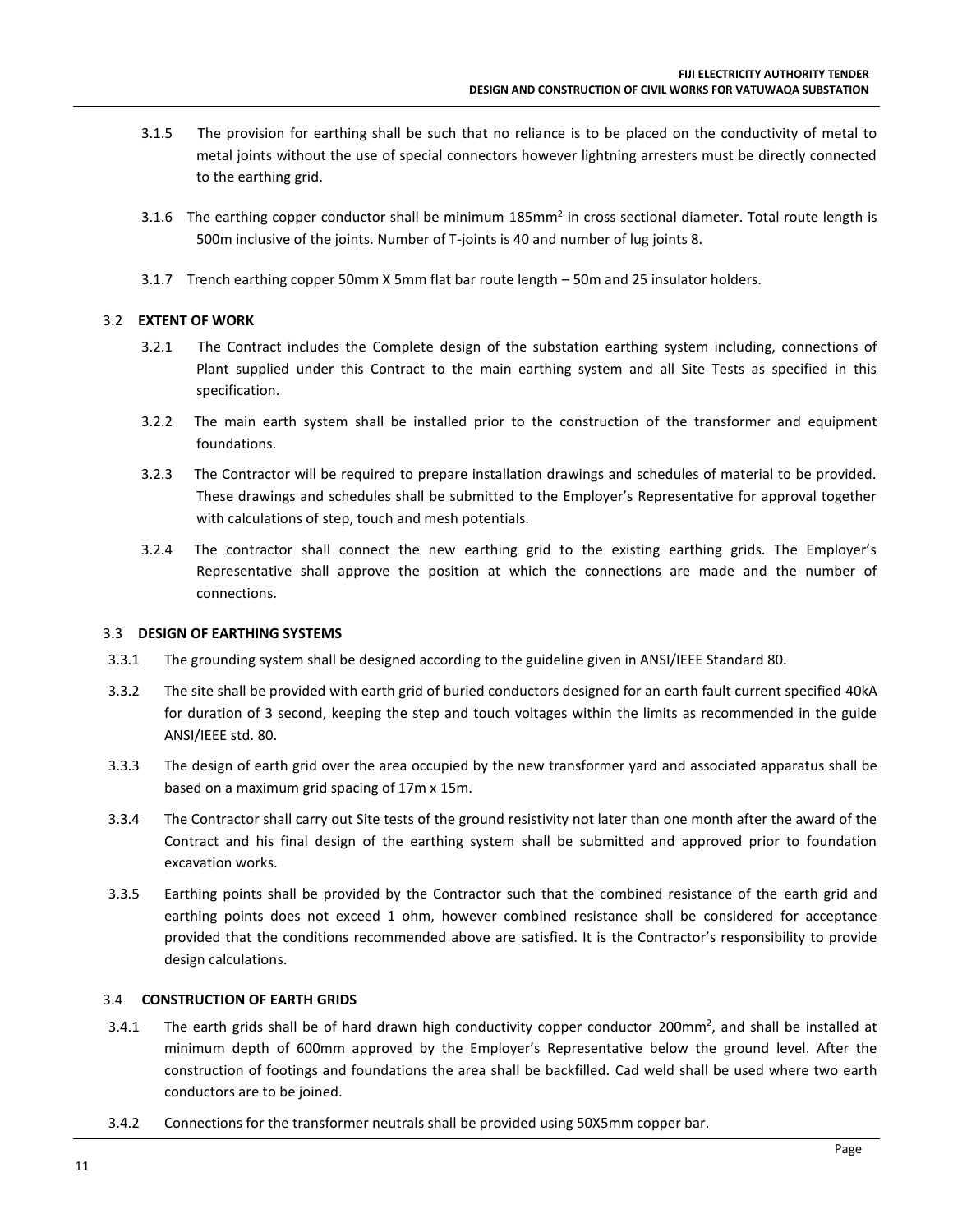- 3.5 **EARTHING POINTS -** The number of earthing points shall be verified by Site earth resistivity tests after the letting of the Contract.
- 3.5.1 Each will consist of at least 15mm diameter copper rod electrodes, driven into undisturbed soil. Each electrode will be complete with approved non-ferrous clamps for the connection of earthing conductors and with a hardened steel tip and cap driving by means of a power hammer.
- 3.5.2 Test link chambers and covers for each earthing point are to be provided and the Contractor for the approval of the Employer's Representative shall submit a drawing showing the proposed arrangement.

#### 3.6 **CONNECTION OF EARTHING POINTS AND SYSTEM NEUTRALS**

- 3.6.1 The electrodes of an earthing point shall be connected to the test link and there shall be duplicate conductors from each test link to the earth grid.
- 3.6.2 Any neutral points for high voltage systems within the substation will have duplicate connections to earth grid.
- 3.6.3 Conductors interconnecting the electrodes to a test link and between the test links and the earth grid will have a cross-sectional area of not less than 150 sq. mm. There will be at least two connections from each steel support etc. to the earth grid. Duplicate connections may be in the form of rings.
- 3.6.4 Earthing conductors will be of soft annealed high conductivity copper stranded in accordance with Table 4 in BS.6346. Earthing conductors will normally be buried directly in the ground but where necessary they may be cleated to walls, fixed to cable racks or laid in the cable trenches as convenient.

#### 3.7 **EARTHING EQUIPMENT**

- 3.7.1 The frames of all electrical apparatus and the bases of all structural steelwork shall be connected by branches running to a group of equipment. All earth terminals and neutral current transformers shall be connected to the earth grid.
- 3.7.2 Earthing of new 33kV/11 kV transformer yard shall be properly performed with copper strip 50mmX5mm, which enable connection to the equipment installed in and linked to main grid with more than two wires.

#### 3.8 **JOINTING AND BONDING**

- 3.8.1 Connections to plant and equipment shall be made using the earthing terminals specified in the Contract. Where a strip has to be drilled to fit an earth terminal the hole shall not be greater than half the width of the strip.
- 3.8.2 Joints in earthing strip shall employ chemical welding or high compression joints.
- 3.8.3 The main FEA Grid and the Transformer Grid shall be connected in at least 4 point

#### **4. INSPECTION AND TESTS**

- 4.1 The Authority's Engineer representative shall have the right to inspect the works and to confirm conformity to the contract specifications.
- 4.2 Should any inspected works fail to conform to the specifications, the Authority may reject them and the Contractor shall make all alterations necessary to meet the specification requirements.
- 4.3 Nothing in this clause shall in any way release the Contractor from any other obligations under this contract.

#### **5. SITE CONDITIONS**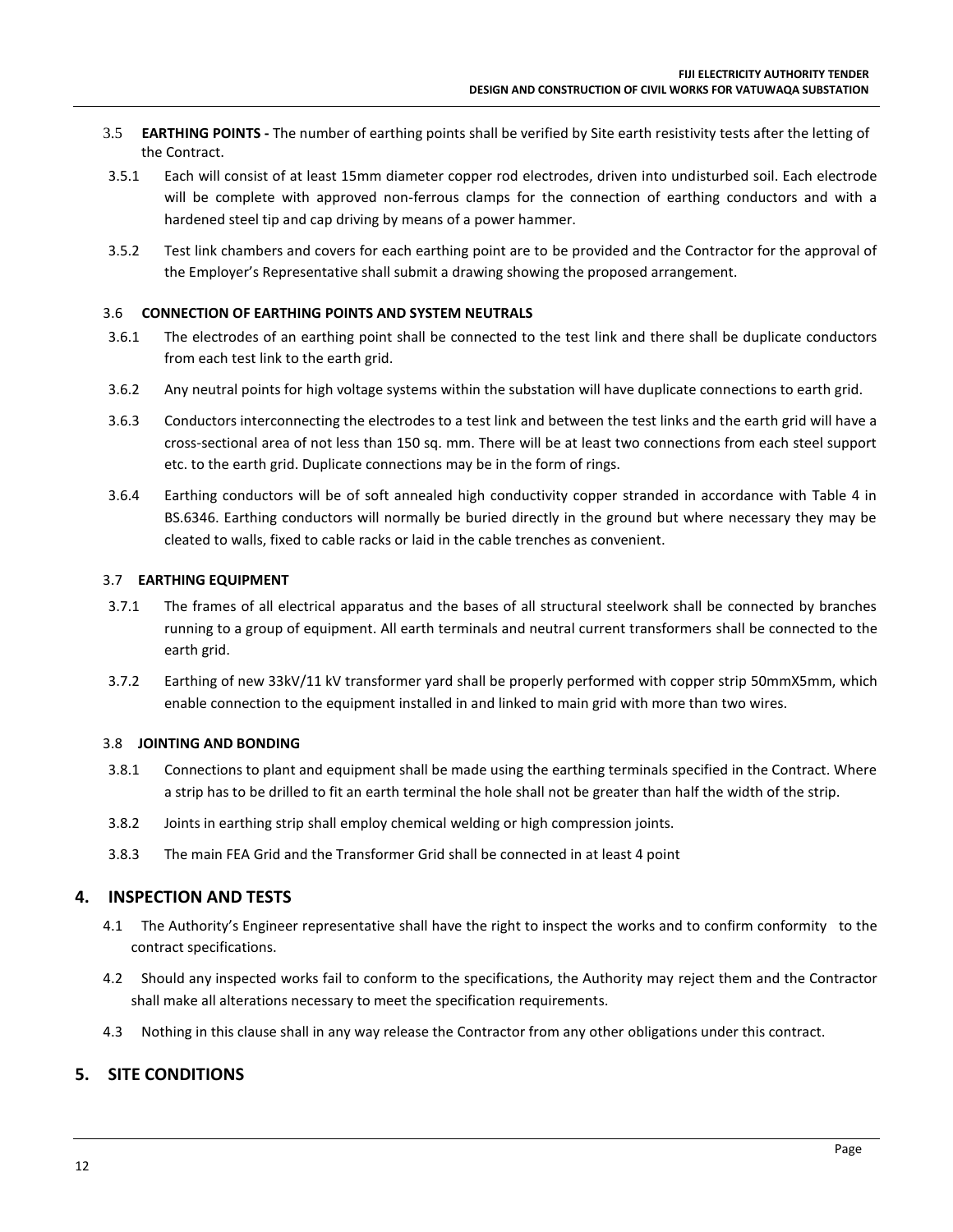- 5.1 The site is located at the 33kV/11 Vatuwaqa Substation. The Contractor shall be deemed to have visited the site of the works to satisfy him/her as to the accuracy of all information supplied to the Tenderers and to the feasibility of construction of the works.
- 5.2 The proposed location is in a Substation equipped with therefore all necessary Safety Gear must be worn by the Contractor's Staff at all times.
- 5.3 The Contractor may only enter the site upon provision of access by an Authorized FEA representative. The Contractor is not to execute any work without direct supervision from the FEA representative. The times for work are 8am to 4.30pm Monday to Thursday, and 8am to 4pm on Fridays.

#### **6 SETTING OUT**

- 6.1 All tenderers shall inspect and examine the site, its surroundings, and shall satisfy himself before submitting his tender, as to the form and nature of the site, the nature and type of existing work, the quantities and natures of the work and materials necessary for the completion of the Works and the means of access to the site, the accommodation he may require, the availability, conditions and rates of pay of labour and in general shall himself obtain all necessary information as to risks, contingencies and other circumstances which may influence or affect his tender.
- 6.2 The Contractor shall be responsible for the correct detailed setting out of the Works as indicated in the Tender Documents and shall, at his own cost, amend any errors during the progress of the Works arising from inaccurate setting out.
- 6.3 If a tenderer has any doubt as to the meaning of any portion of the Works, he shall when submitting his tender, include a statement of the interpretation upon which he replies and upon which his tender has been prepared and submitted.

#### **6. MATERIALS, WORKMANSHIP AND PLANT**

- 6.1 Materials in all trades shall be new and the best of their kinds specified and necessary complying with relevant standards (Fiji, Australia, New Zealand or USA) where applicable and subject to approval or rejection by the Engineer.
- 6.2 The Contractor shall at all times ensure that adequate protection is provided to finished work and materials to be used in the construction of the work. Where necessary, make good any damage to property.
- 6.3 The Contractor shall provide all workmen, both skilled and unskilled, plant, equipment and materials necessary for the expeditious completion of the work.

#### **7. OCCUPATIONAL HEALTH AND SAFETY**

7.1 The Contractor shall comply with the Health and Safety at Work Act, 1996 and regulations and Amendments thereto and the Fiji Electricity Authority HSE Policy.

#### **8. GENERAL FOREMAN**

- 8.1 The Contractor shall appoint a competent General Foreman who shall be constantly on the works during the progress of the same, to whom instructions may be given by the Engineer.
- 8.2 The Engineer may require the Contractor to dismiss the General Foreman or other person shall he be incompetent or shall misconduct himself or for any other good reason to be assigned by the Engineer to the Contractor.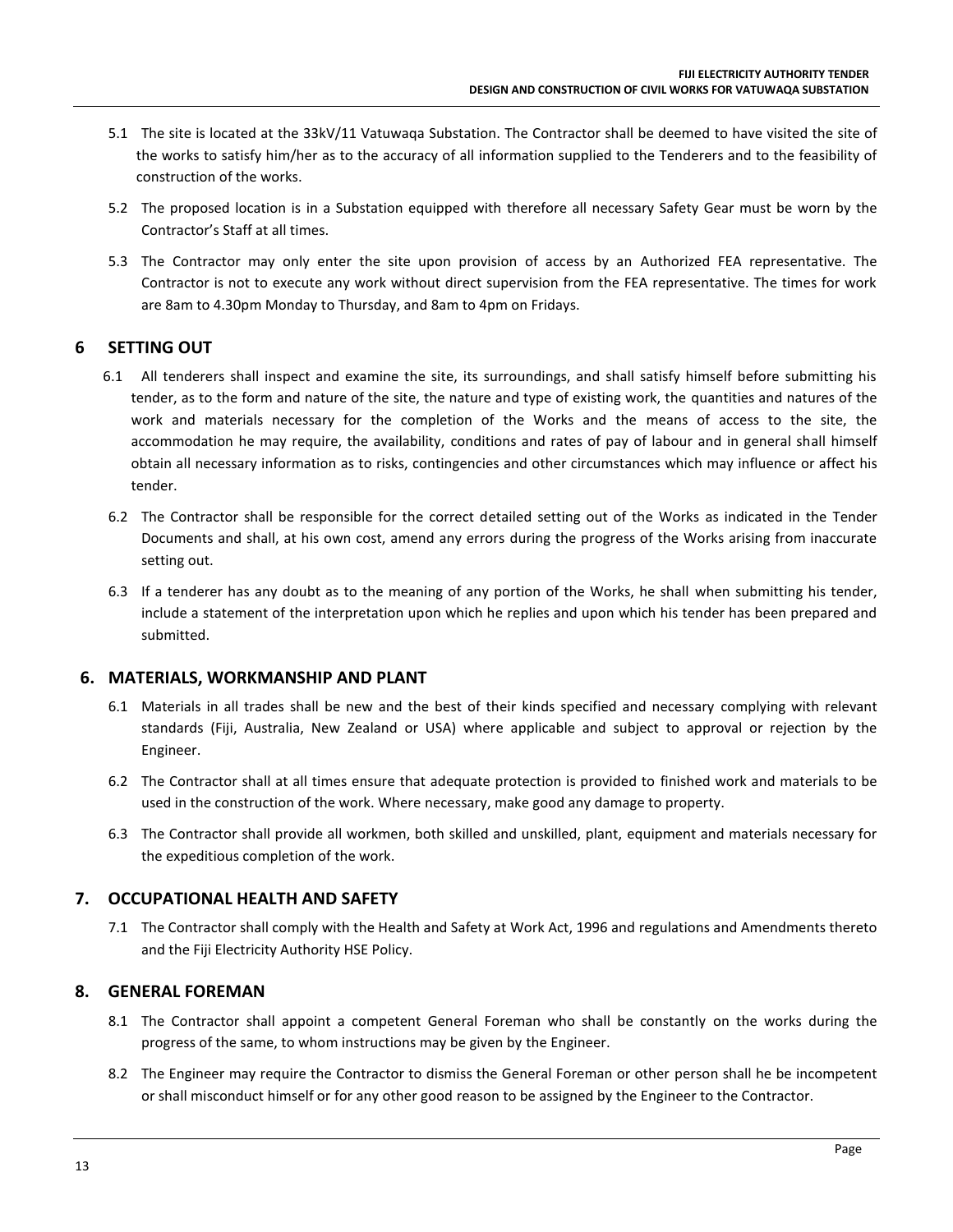#### **9. MAINTENANCE AND DEFECTS**

9.1 Period of maintenance shall be 1 year (12) calendar months after practical completion of works. All defects during this period shall be made good by the Contractor, at his cost.

#### **10. CLEANING UP**

- 10.1 On completion, remove all surplus materials from site and leave site in a clean and tidy condition.
- 10.2 The Contractor shall remove and cart away all rubbish and trade debris as it accumulates during the progress of the works.

#### **11. PROGRAM**

11.1 Within seven (7) days of acceptance of his tender, the Contractor shall submit to the Authority, for approval a Program showing the order in which he proposes to carry out the works. **The contractor shall ensure all civil and earth grid works shall be complete by the 30th September 2018 Construction and installation of the pad, bund walls, fire wall, fences and gate and other miscellaneous work as specified by the employer's representative shall take place following installation and commissioning of the two new transformers.**

#### **12. INSURANCE**

The Contractor is to effect the following insurance policies:

- 12.1 Contractor's All Risk Insurance \$500,000
- 12.2 Public Liability Insurance \$500,000
- 12.3 Workmen's Compensation \$250,000

#### **13. PRICE AND PAYMENT**

- 13.1 The Contract Price is to be on a Lump Sum basis. The tenderer is to submit a breakdown of the various components of the project.
- 13.2 The Contractor's request for payment shall be made to the Authority in writing, accompanied by invoice(s) describing, as appropriate, and services performed, together with other documents as may be required by the Authority. Payments shall be made promptly by the Authority, within thirty days of submission of an invoice/claim by the Contractor.
- 13.3 The Contractor is eligible for payment after completion of the Contract. No partial payments will be made.

#### **14. VALIDITY**

14.1 The Tendered Price is to remain valid for a period of 60 days after the closing date of the tender.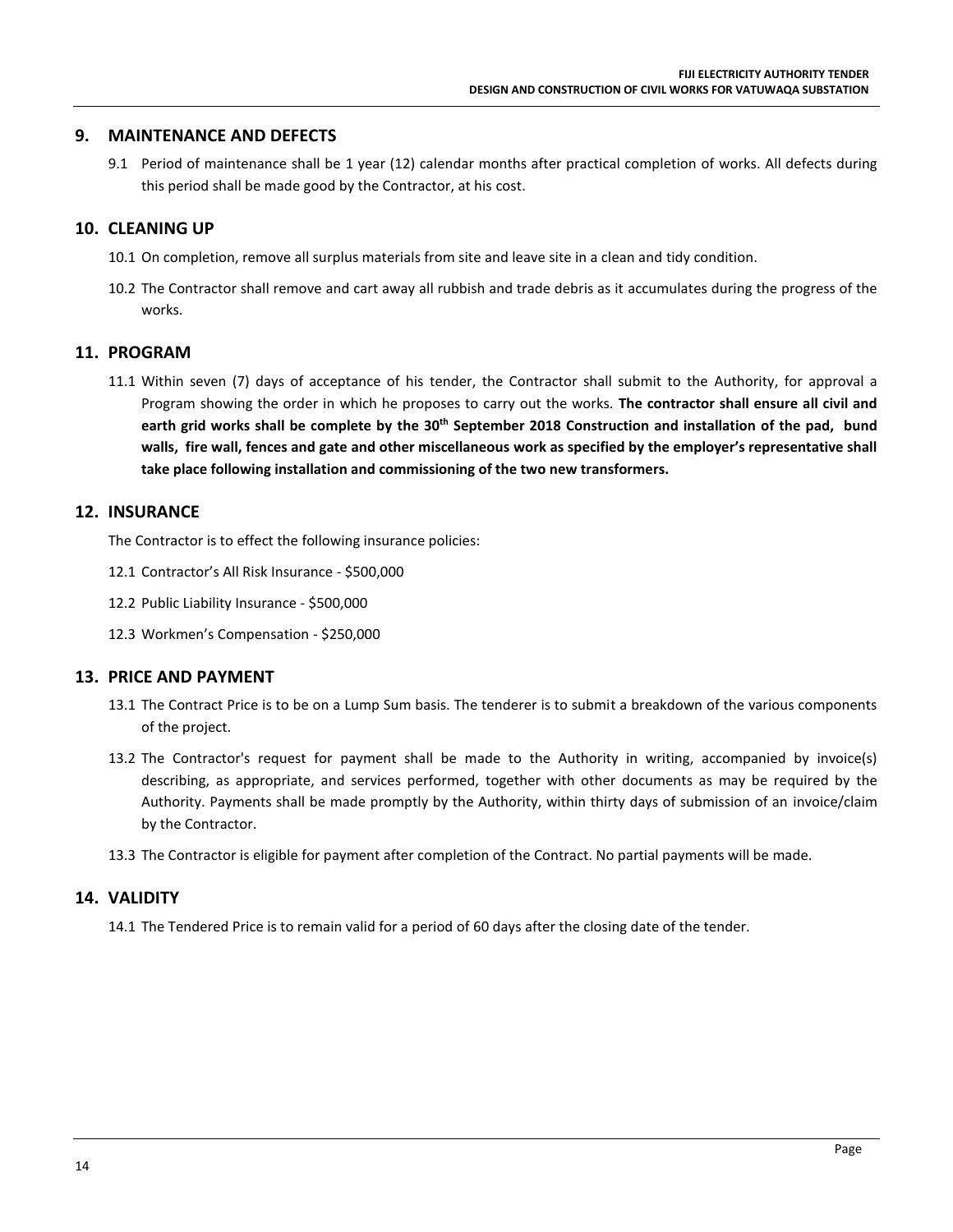#### **15. PRICE SCHEDULE**

| No.            |                                                  |    | <b>TOTAL PRICE (VIP)</b> |
|----------------|--------------------------------------------------|----|--------------------------|
| $\mathbf{1}$   | Design                                           |    |                          |
| $\overline{2}$ | <b>Geo Technical Studies</b>                     |    |                          |
| 3              | <b>Backfilling and Compaction</b>                |    |                          |
| $\overline{4}$ | Construct Two new Transformer Pads, bund wall,   |    |                          |
|                | Fire wall, Oil Separator Pit and Drainage        |    |                          |
| 5              | Chain-link Fence and gate                        |    |                          |
| 6              | Road                                             |    |                          |
| 7              | Construct procure and install lightning<br>Mast, |    |                          |
|                | Earthing and Earth Grid                          |    |                          |
| 8              | Philips LED 100W flood lights (IP65 rated) and   |    |                          |
|                | street lights                                    |    |                          |
| 9              | HV/LV Cable and Trench works                     |    |                          |
| 10             | Retention                                        | 5% |                          |

### **16. Bidder to provide DRAWINGS AND ATTACHMENTS**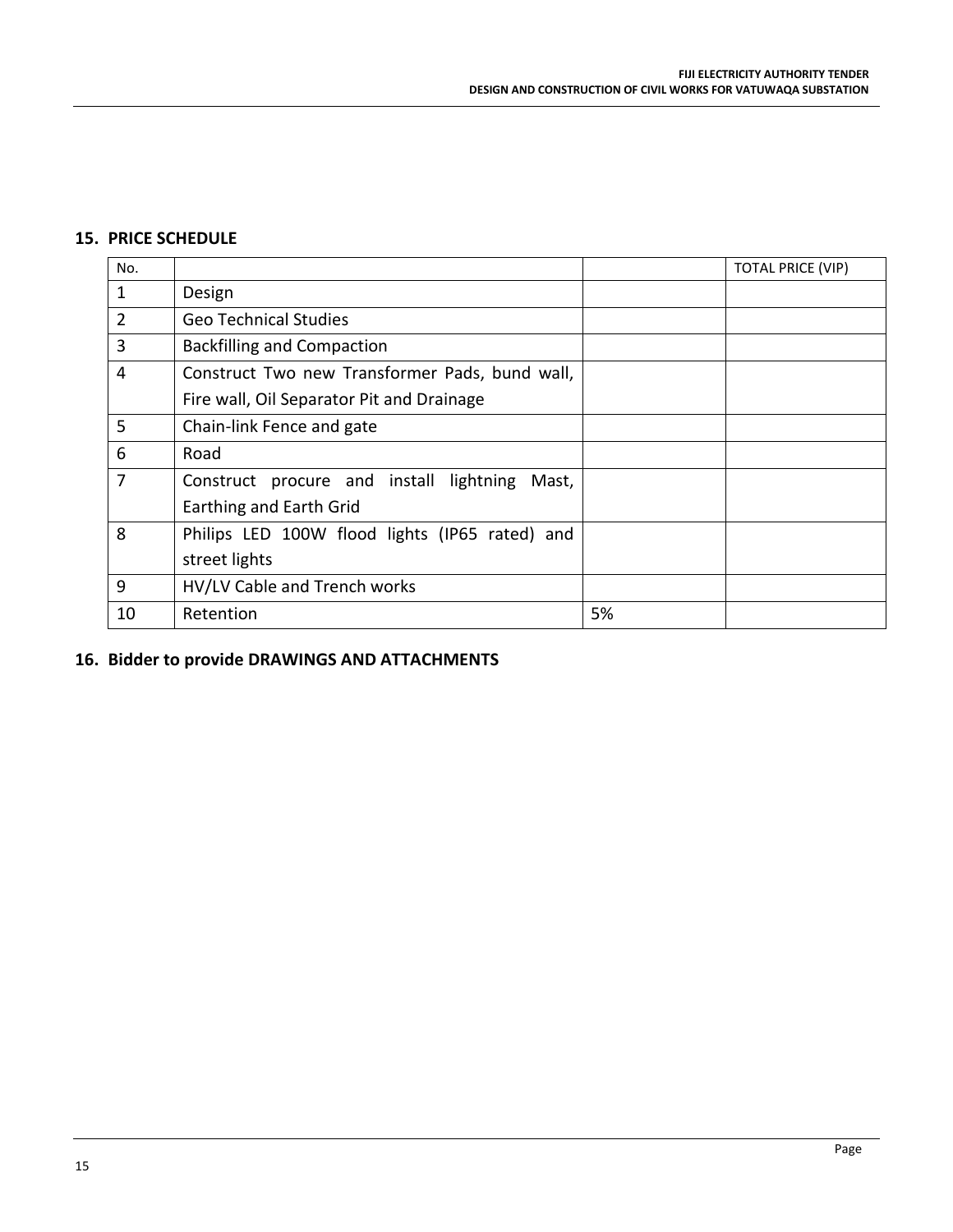

fea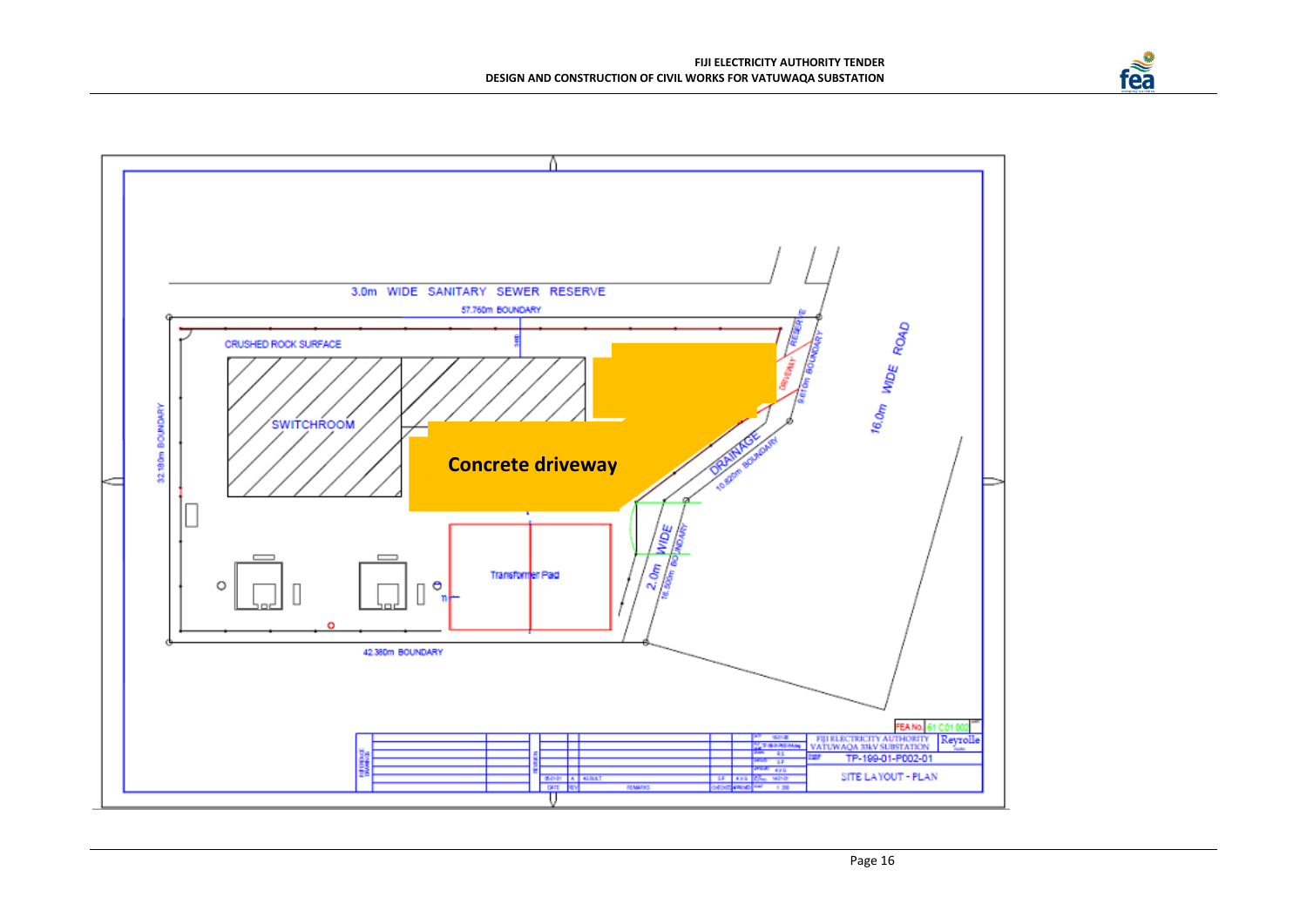

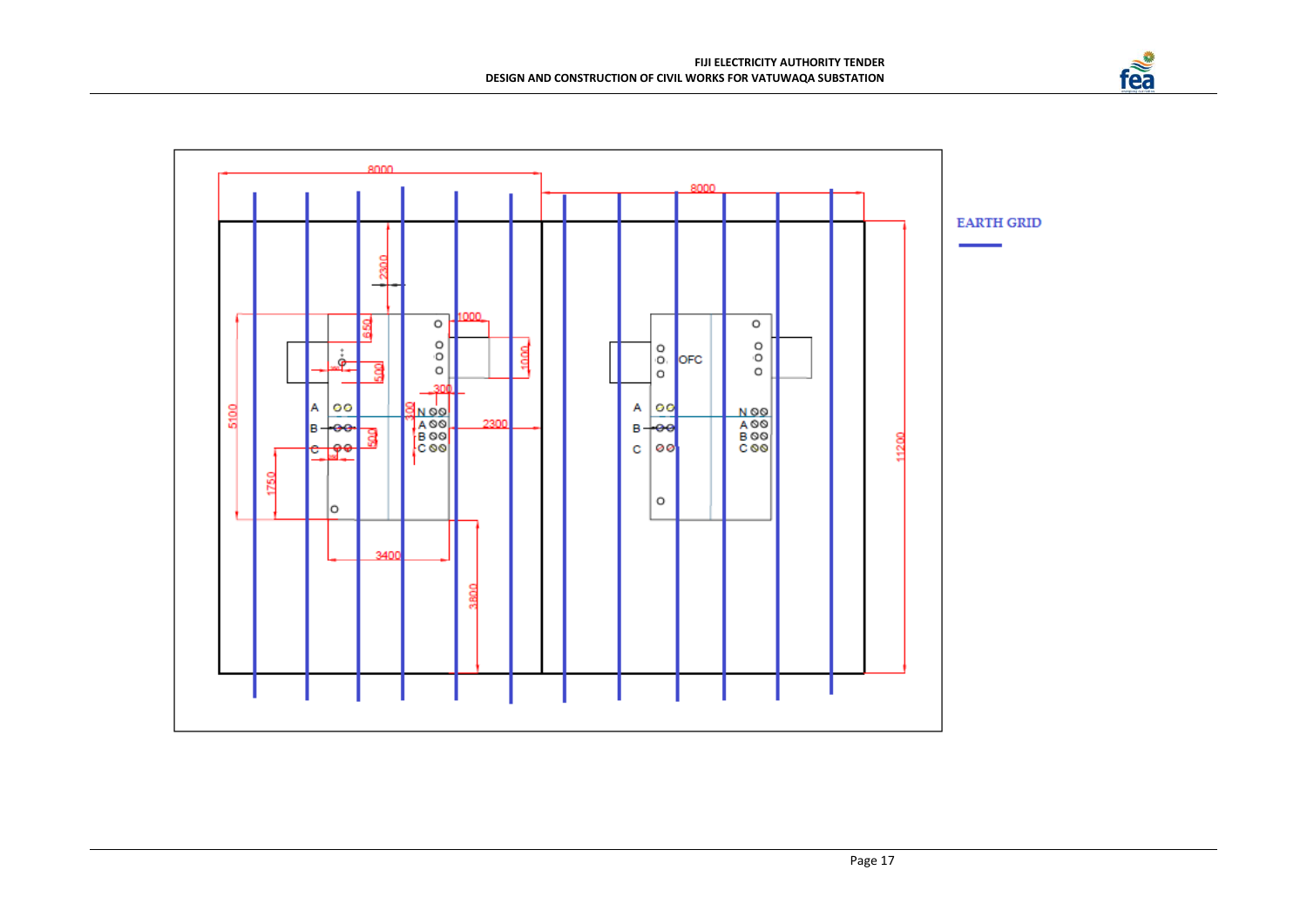# **SECTION 2**

### **1 CONTRACTOR HEALTH & SAFETY PLAN**

The bidder shall complete the following sub-sections to provide details in relation to the Health and Safety plans for the project.

# *1.1 CONTRACT DETAILS*

| <b>Contractor Name:</b>           |             |           |
|-----------------------------------|-------------|-----------|
| <b>Contractor Address:</b>        |             |           |
| <b>Contractor Representative:</b> |             |           |
| <b>Contract Description:</b>      |             |           |
| Location of Works:                |             |           |
| Timing of Works (approximate):    | Start Date: | End Date: |

### *1.2 RESPONSIBILITIES*

| <b>Name</b> | <b>Position Held</b> | <b>Safety Responsibilities</b> | <b>Contact Number</b><br>(Direct) |
|-------------|----------------------|--------------------------------|-----------------------------------|
|             |                      |                                |                                   |
|             |                      |                                |                                   |
|             |                      |                                |                                   |
|             |                      |                                |                                   |

### *1.3 EMERCENGY CONTACT DETAILS*

| <b>Contact</b>       | <b>Name</b> | <b>Position</b> | <b>Contact Number</b><br>(Direct) |
|----------------------|-------------|-----------------|-----------------------------------|
| <b>First Contact</b> |             |                 |                                   |
| Second Contact       |             |                 |                                   |
| <b>Third Contact</b> |             |                 |                                   |
| Forth Contact        |             |                 |                                   |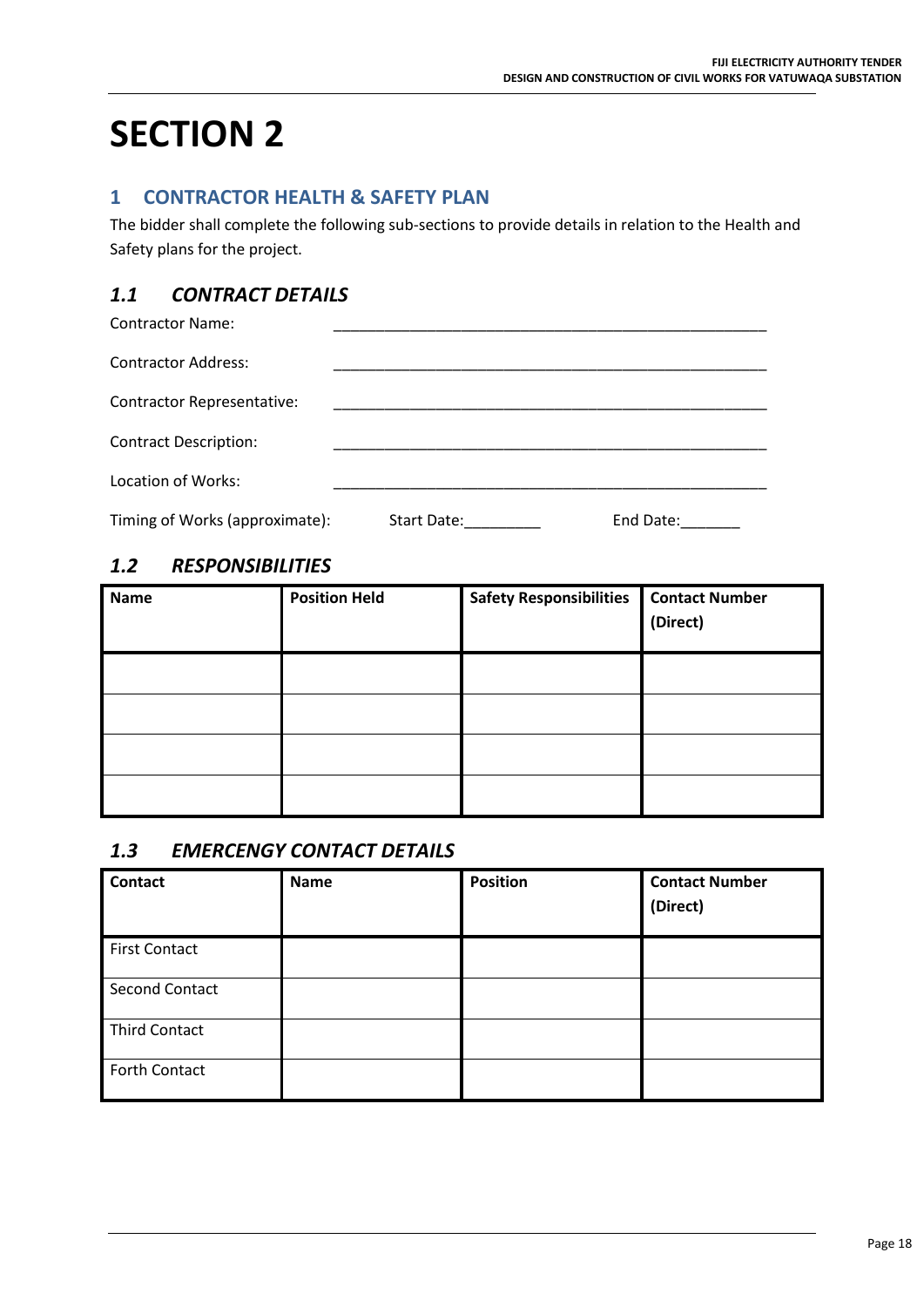# *1.4 SCOPE & TASK DETAILS*

*List Major Tasks*

# *1.5 RISK ASSESSMENT*

Risk assessment is a fundamental tool in management of risk. It Involves the identification of hazards and control measures. Describe how you plan to carry out this process for this particular application contract.

# *1.6 SAFE WORK PROCEDURES*

After completing the risk assessment, you must compile a safe system of work describing how you plan to control the hazards you have identified. Complete the following section outlining how you will ensure that all employees and subcontractors understand the Safe Work Procedures (SWP). Also attach copies of the relevant SWP.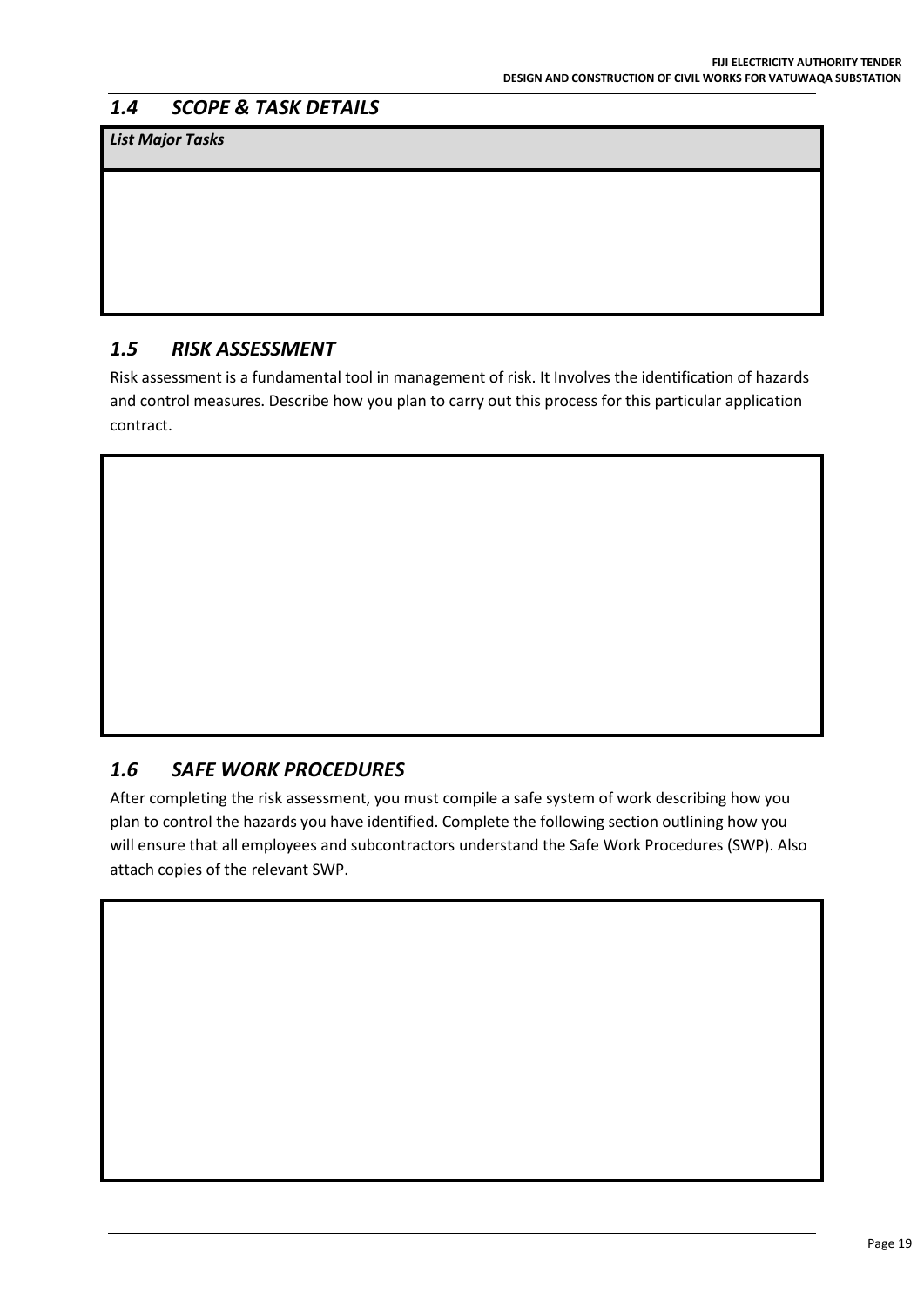# *1.7 PERSONAL PROTECTIVE EQUIPMENT*

Where risk assessment identifies the need for personal protective equipment (PPE), then PPE must be made available. List down below the PPE you will require for this project.

# *1.8 ACCESSING SITE/TIMES OF WORK*

If work is going to be carried out at FEA premises, then it is important to determine when you will be accessing the Site. You may need to sign a PASS and sign in and out. This will avoid conflicts with other activities which may be continuing on site during contract works. Describe below your site access requirements.

# *1.9 FENCING & SEPARATION OF WORK*

In order to protect our employees as well as general members of the public, the work areas should, so far as is possible, be physically isolated with barriers like bollards, cones, tapes, netting, etc. Describe below how you will fence or separate your work.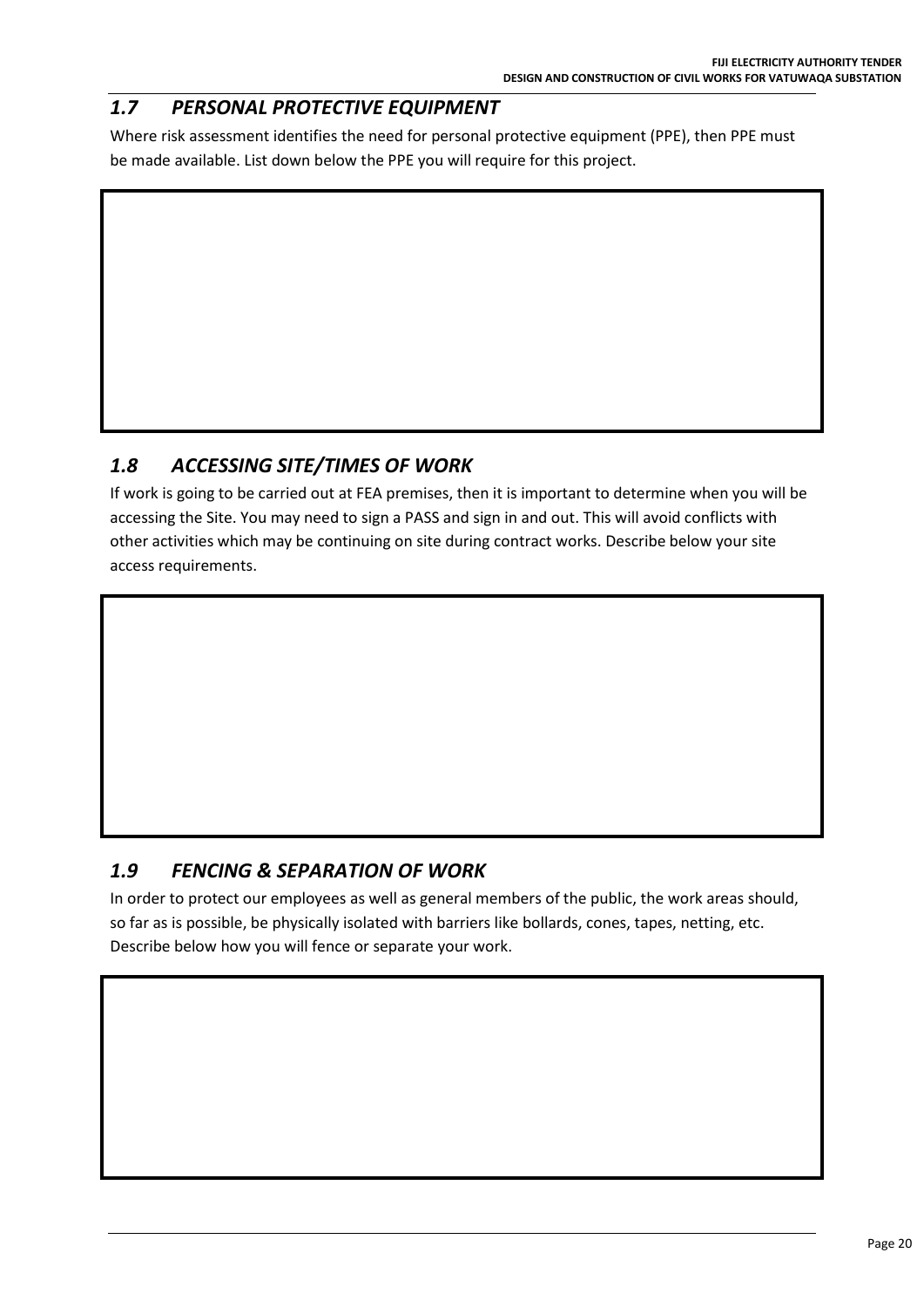# *1.10 SIGNS AND WARNINGS*

Sufficient signs should be erected or placed so that adequate warning is afforded around the worksite. Describe the kinds of notices you will be putting up and places where you will be putting this.

# *1.11 GENERAL STORAGE & DISPOSAL OF WASTE*

Describe below what waste you anticipate producing and how you plan to store and/or dispose off waste. You must take into account the nature of the waste e.g. hazardous/flammable.

# *1.12 FIRST AID & INJURY MANAGEMENT*

A first aid program for contractors is outlined in FEA Safety Manual. Please describe below any additional first aid needs and specific Injury management process for this contract.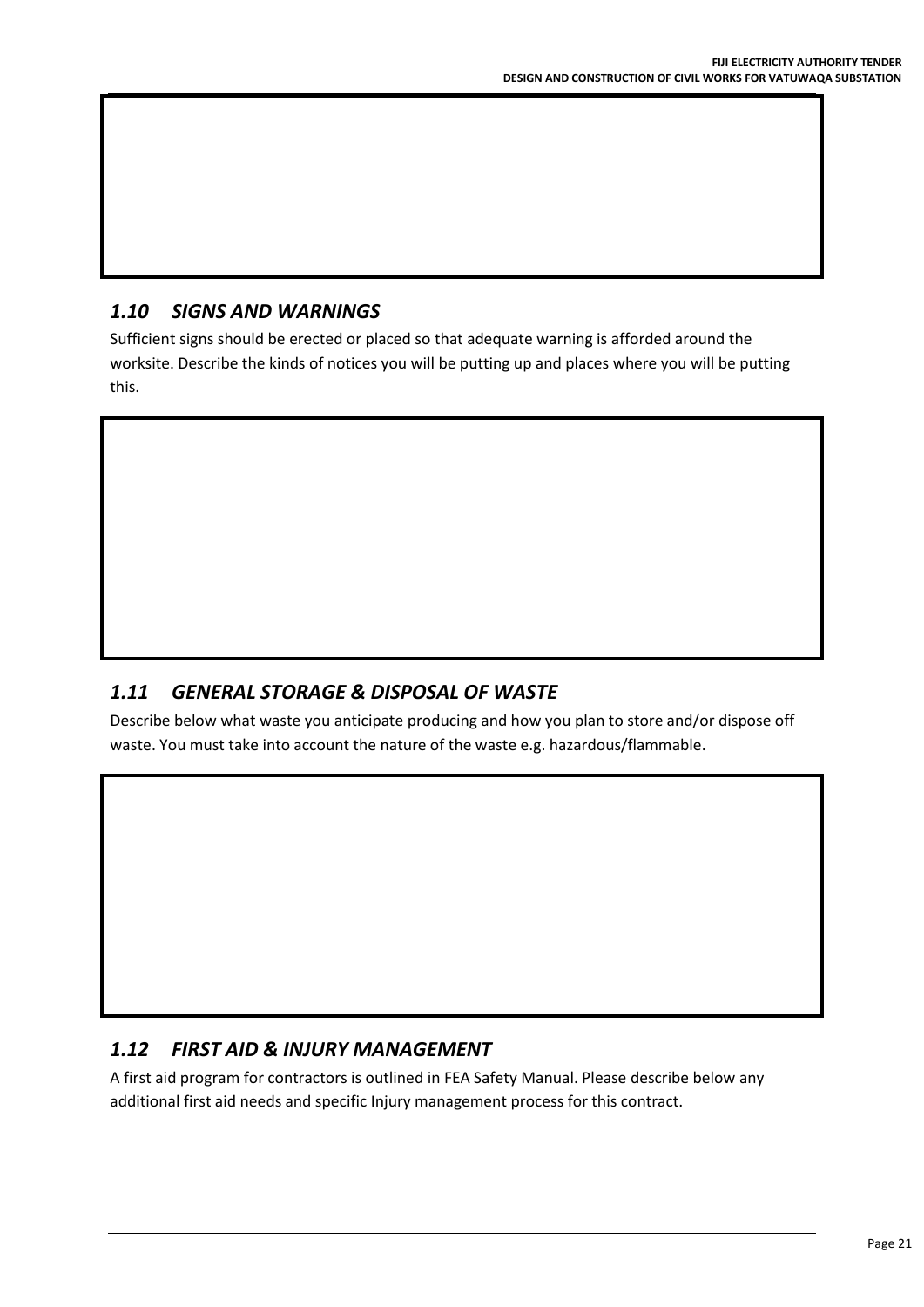# *1.13 EMERGENCY PROCEDURES*

Identify specific emergency procedures or equipment required for the contract.

# *1.14 INCIDENT REPORTING & INVESTIGATION*

Describe how incidents will be reported and investigated during the contract.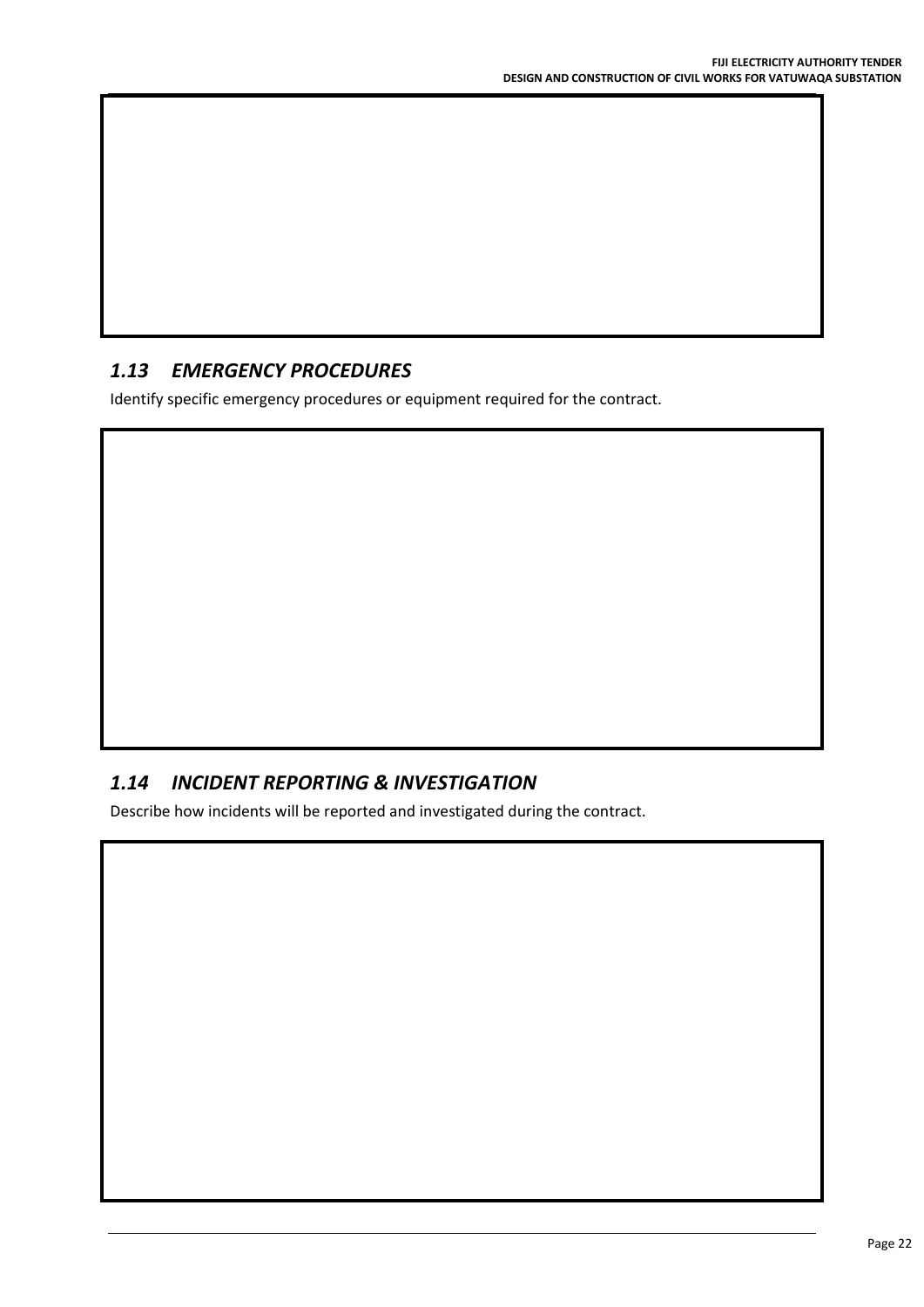# *1.15 SPECIALISED WORK OR LICENSING*

List any special licences required for the contract.

# *1.16 TRAINING & INDUCTION REQUIREMENTS*

Training and inductions for contractors are to be completed in accordance with the FEA Training requirements. List any training required for the contract works in relation to safety, for example safe procedure training and attach training certificates:

### *1.17 SAFETY MONITORING*

List any ongoing inspections, hazards management or incident reporting or investigation processes to be used during the works, if relevant.

Describe below your site access requirements.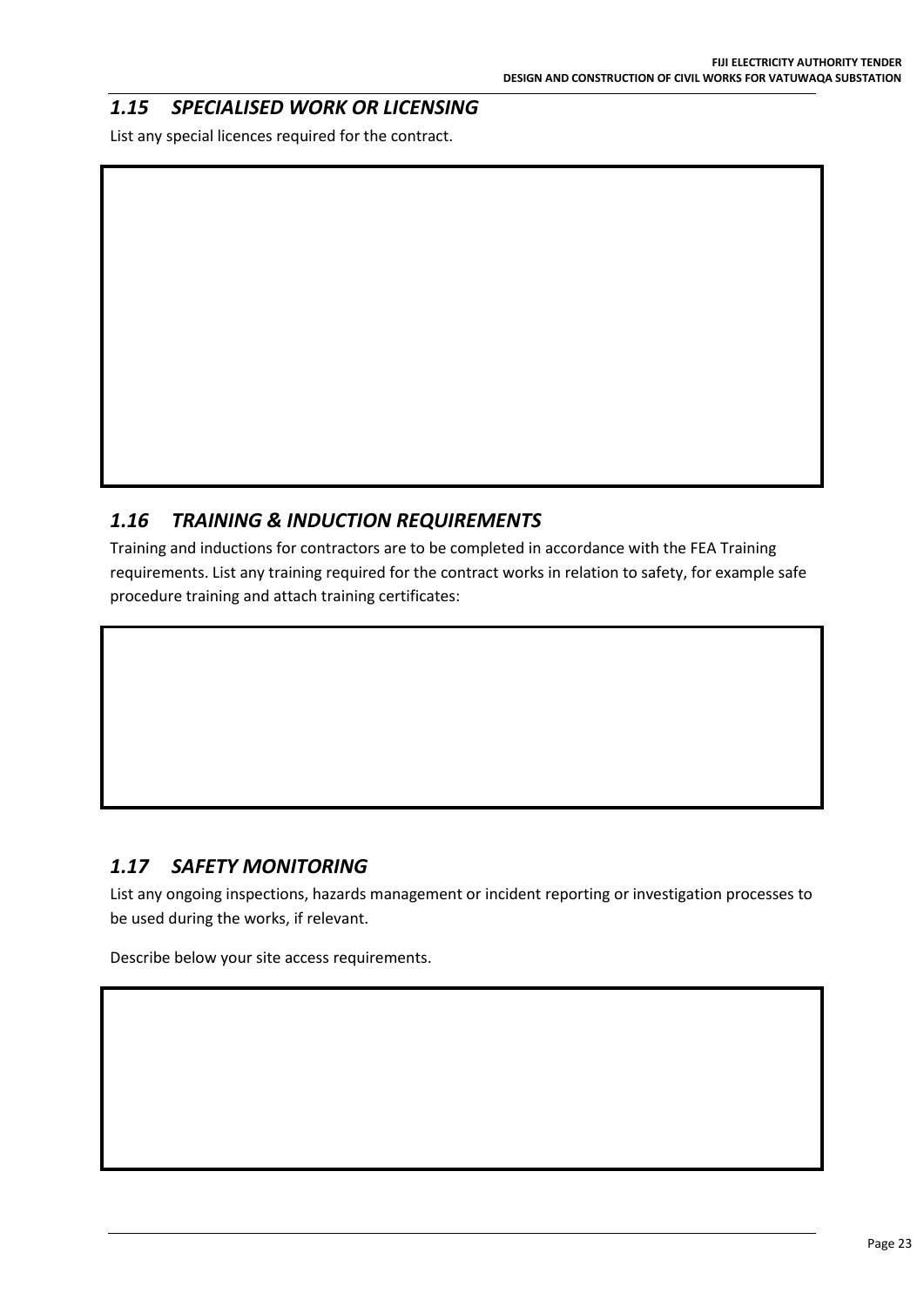### *1.18 SUBCONTRACTOR MANAGEMENT*

Complete the attached Subcontractor List detailing the subcontractors to be used and the details of the subcontractor management:

| <b>Sub Contractor Name</b> | <b>Sub Contractor</b><br><b>Representative Name</b> | <b>Description of Work</b> | Date of Local<br>Induction |
|----------------------------|-----------------------------------------------------|----------------------------|----------------------------|
|                            |                                                     |                            |                            |
|                            |                                                     |                            |                            |
|                            |                                                     |                            |                            |
|                            |                                                     |                            |                            |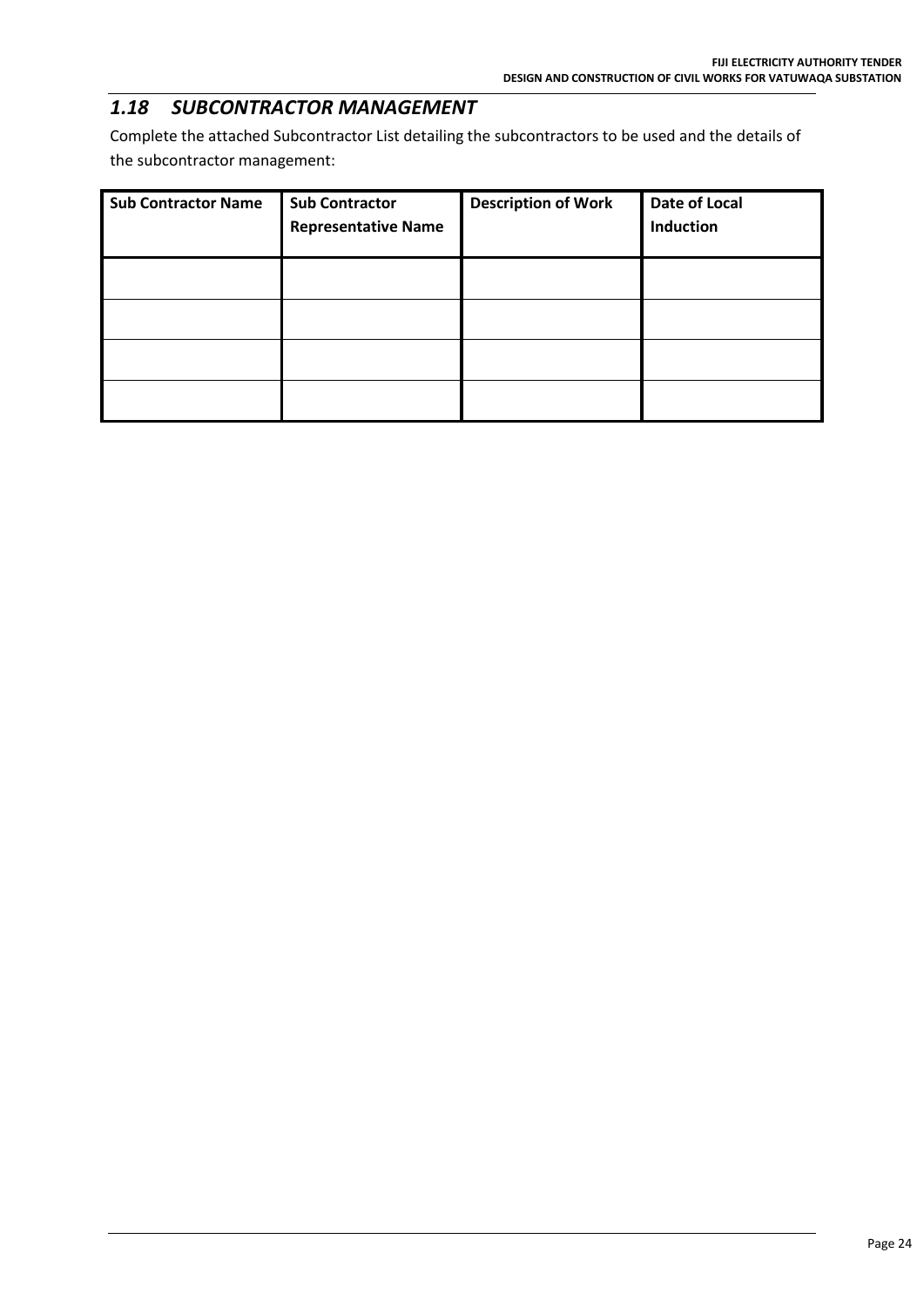### *1.19 PLANT & EQUIPMENT REGISTER*

Complete the following table:

| <b>Type</b> | Registration<br>Include: Design, Design No.<br>Item, Item No. | <b>Purpose</b><br>(Use on Site) | <b>Inspection Date</b><br>and Frequency | Inspected by |
|-------------|---------------------------------------------------------------|---------------------------------|-----------------------------------------|--------------|
|             |                                                               |                                 |                                         |              |
|             |                                                               |                                 |                                         |              |
|             |                                                               |                                 |                                         |              |
|             |                                                               |                                 |                                         |              |
|             |                                                               |                                 |                                         |              |
|             |                                                               |                                 |                                         |              |
|             |                                                               |                                 |                                         |              |
|             |                                                               |                                 |                                         |              |
|             |                                                               |                                 |                                         |              |
|             |                                                               |                                 |                                         |              |

Contractor Signature: \_\_\_\_\_\_\_\_\_\_\_\_\_\_\_\_\_\_\_\_\_\_\_\_\_\_\_\_\_\_\_\_\_\_\_\_\_\_\_\_

Date: \_\_\_\_\_\_\_\_\_\_\_\_\_\_\_\_\_\_\_\_\_\_\_\_\_\_\_\_\_\_\_\_\_\_\_\_\_\_\_\_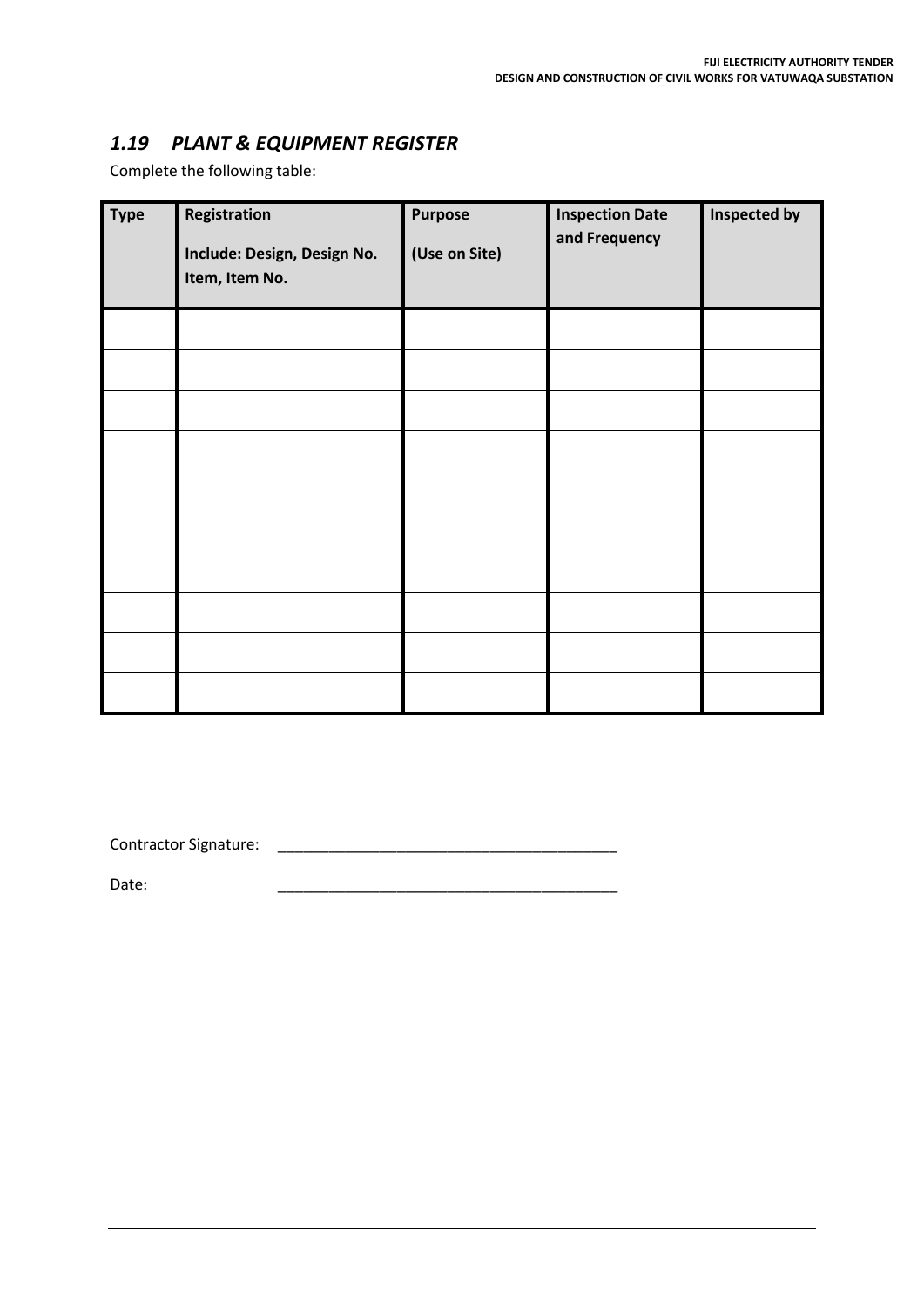# *1.20 CONTRACTOR CHEMICAL REGISTER*

Complete the following table:

| <b>Product Name</b> | Hazard | <b>Controls Required</b> | Location | Quantity |
|---------------------|--------|--------------------------|----------|----------|
|                     |        |                          |          |          |
|                     |        |                          |          |          |
|                     |        |                          |          |          |
|                     |        |                          |          |          |
|                     |        |                          |          |          |
|                     |        |                          |          |          |
|                     |        |                          |          |          |
|                     |        |                          |          |          |
|                     |        |                          |          |          |
|                     |        |                          |          |          |
|                     |        |                          |          |          |
|                     |        |                          |          |          |

Contractor Signature: \_\_\_\_\_\_\_\_\_\_\_\_\_\_\_\_\_\_\_\_\_\_\_\_\_\_\_\_\_\_\_\_\_\_\_\_\_\_\_\_

Date: \_\_\_\_\_\_\_\_\_\_\_\_\_\_\_\_\_\_\_\_\_\_\_\_\_\_\_\_\_\_\_\_\_\_\_\_\_\_\_\_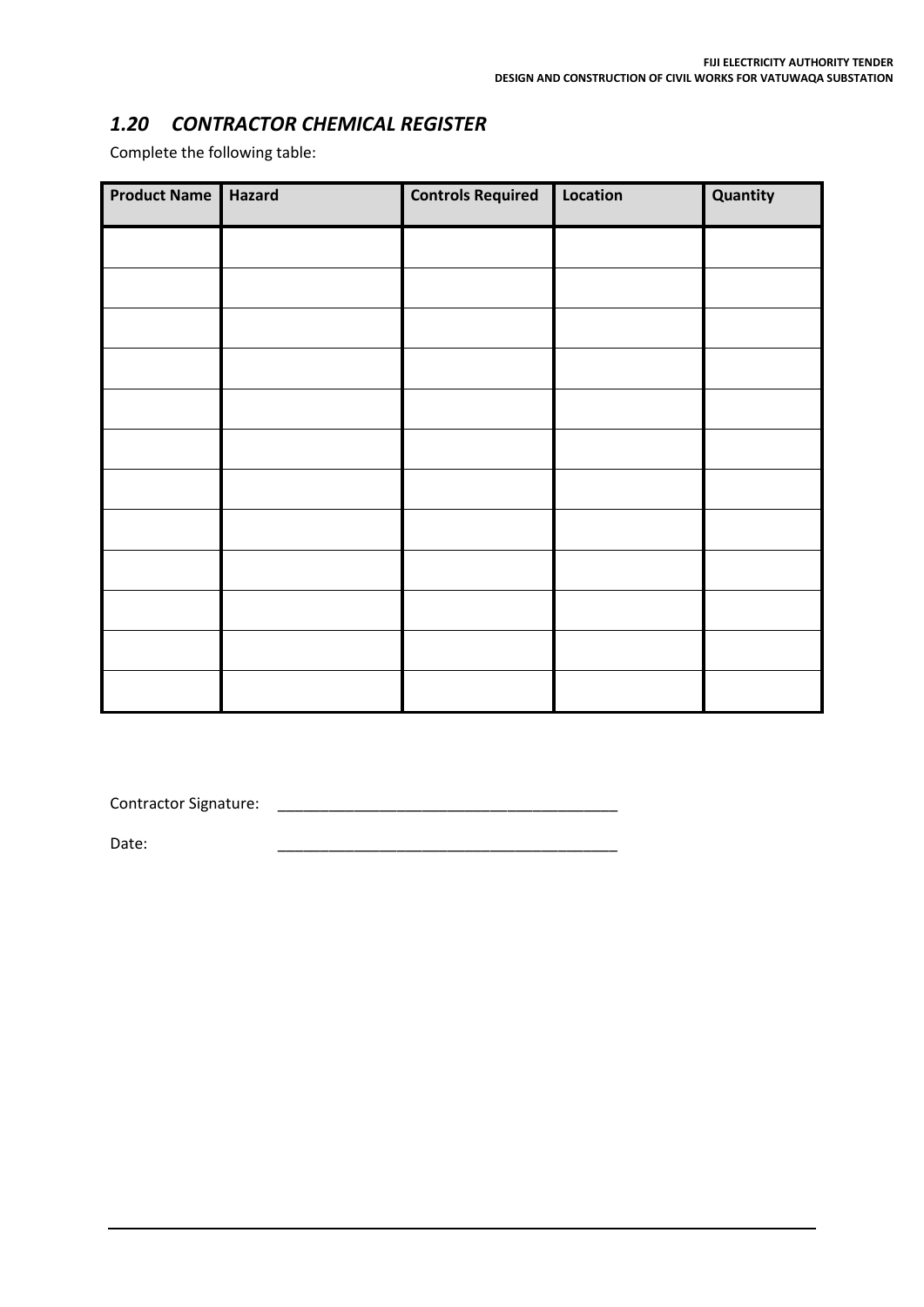### **2 OTHER DOCUMENTS & DRAWINGS TO BE SUBMITTED WITH BID**

As a **Mandatory** requirement to be considered for technical evaluation, the following documents & drawings shall be submitted with the Bid:

- **2.1 Typical plan and section drawings of transformer**
- **2.2 Typical Foundation drawings of transformer**
- **2.3 General chart of the design and Construction schedule clearly showing the dated up to 30th September 2018.**
- **2.4 Proposed design for the bund and firewall**
- **2.5 Design Works for the proposed Road**
- **2.6 Design Works for the proposed Fence and gate**
- **2.7 Evidence of Bidder's experience in works similar to this.**
- **2.8 Evidence of Bidder's subcontractor's experience in works similar to those subcontracted.**
- **2.9 List of standards the Bidder intends to follow for the electrical works.**
- **2.10 Geo Technical Contractor and experience**
- **2.11 Earthing design sub-contractor and experience**
- **2.12 Structural designer and experience profile approved by Suva City Council**
- **2.13 Civil designer and experience profile and approved by Suva city Council**
- **2.14 Inspection engineer**
- **2.15 Contractors contract organization structure**
- **2.16 Professional Indemnity Insurance cover in Fiji by Designer**
- **2.17 Workers Compensation Insurance cover of \$500,000**
- **2.18 Public Liability Insurance cover the value of contract**
- **2.19 All Risk insurance cover to the value of contract**
- **2.20 Street light design and proposed street pole**
- **2.21 Lightning proposed design and type of pole**
- **2.22 Deviation list**
- **2.23 Variation rates**
- **2.24 Contractors Health and Safety Plan**
- **2.25 Cable trench, conduits and LV AC / DC cables**